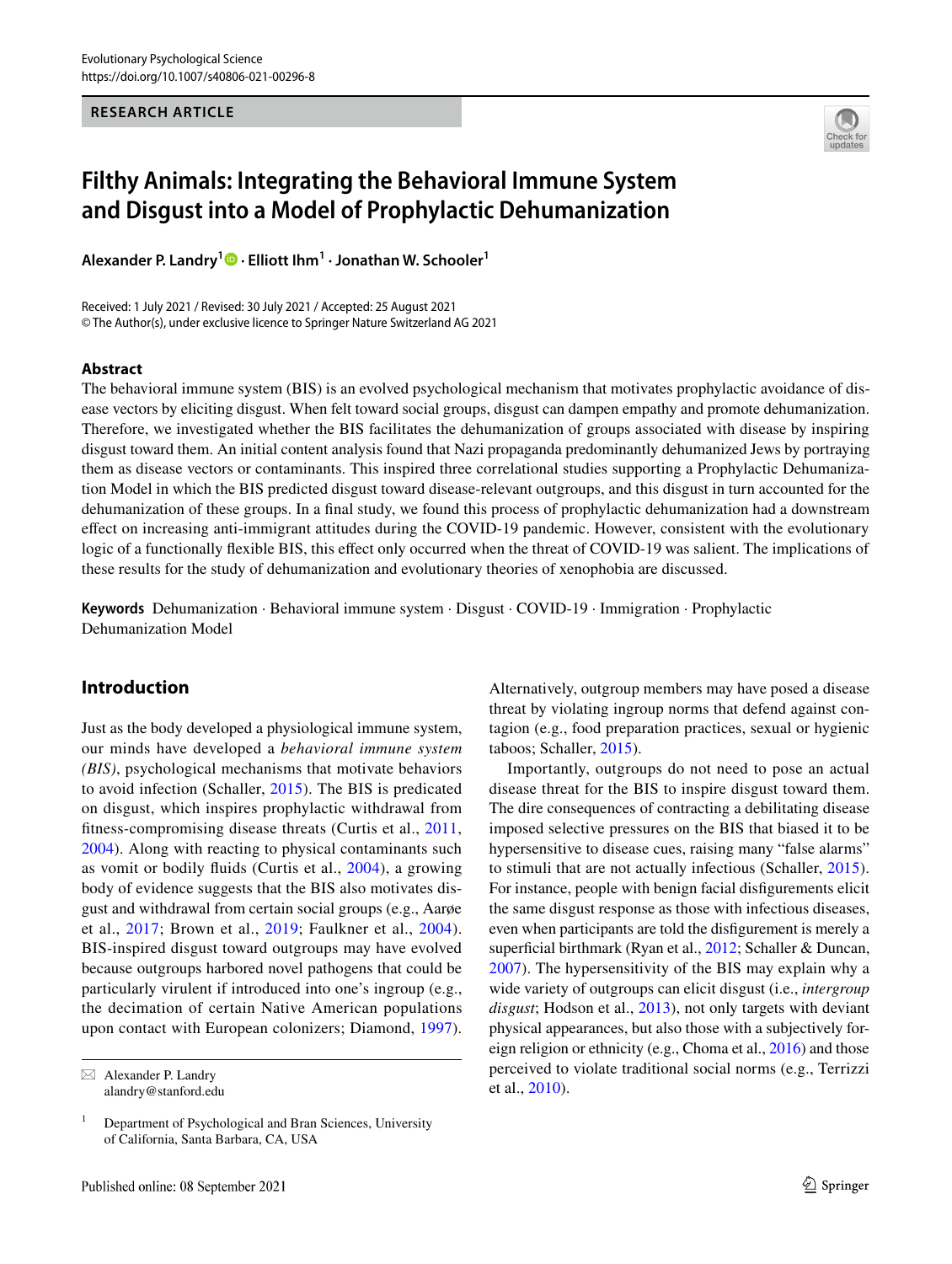**Between‑ and within‑individual variation in BIS sensitiv‑ ity** Although there are benefts to being hypervigilant to cues of infection, prophylactic avoidance can also be costly (e.g., forgoing an opportunity to establish a benefcial social relationship). In response to diferent cost–beneft tradeofs, individuals establish reliably diferent sensitivities toward potential disease threats (Aarøe et al., [2017](#page-10-0)). Just as some are more agreeable or extraverted, some are more sensitive to disease threats (Duncan et al., [2009](#page-11-6)). Moreover, an individual's BIS sensitivity is not static, but dynamically adjusts to environmental cues. All else being equal, the BIS has a greater infuence on afect and behavior in situations where pathogen threats are salient (Schaller, [2015\)](#page-12-0). For instance, when their physiological immune system is suppressed during the frst months of pregnancy, women's BIS sensitivity is heightened (Navarrete et al., [2007](#page-12-4)). This "functional fexibility" has direct implications for intergroup relations: the association between an individual's BIS sensitivity and their aversion toward outgroups is amplifed when pathogens are salient (e.g., Faulkner et al., [2004\)](#page-11-3).

**BIS sensitivity and intergroup disgust** Disgust is a reliable marker of the BIS, and the intensity with which individuals experience disgust in the presence of disease cues is often used to index their BIS sensitivity (e.g., Aarøe et al., [2017\)](#page-10-0). There are important distinctions between the two, however. The BIS is a distal psychological mechanism that motivates a proximal disgust response to potential disease threats, and this proximal experience of disgust is an independent and generally stronger predictor of behavior toward the potential disease threat. For instance, although individuals' BIS sensitivity generally predicts aversive attitudes and behavior toward outgroups (i.e., xenophobia), this relationship is wholly explained by their experience of intergroup disgust (Choma et al., [2012;](#page-11-7) Hodson et al., [2013](#page-12-3)). In fact, traditional measures of BIS sensitivity and intergroup disgust are only moderately correlated (*r*=0.33; Hodson et al., [2013](#page-12-3)).

# **The Prophylactic Dehumanization Model**

Although the BIS has been found to inspire general negativity toward outgroups (e.g., Aarøe et al., [2017](#page-10-0)), no work to our knowledge has directly investigated its effect on dehumanization, or the process of conceiving of another person as less than fully human. This is a critical gap because dehumanization facilitates aggression by disengaging the moral considerations typically preventing harm to fellow human beings (Bandura, [1999;](#page-11-8) Bandura et al., [1975](#page-11-9)).<sup>[1](#page-1-0)</sup> This explains why individuals who dehumanize an outgroup also support discrimination, military belligerence, and using torture against them (Kteily et al., [2015;](#page-12-5) Maoz & McCauley, [2008](#page-12-6); Viki et al., [2013](#page-13-1)). Despite a burgeoning body of work documenting dehumanization's corrosive impact on intergroup relations (see Kteily & Bruneau, [2017](#page-12-7) for an overview), insight into the psychological mechanisms underlying it remain limited.

One such underlying mechanism may be the BIS-inspired disgust toward particular outgroups. This is because disgust dampens the empathy and mentalizing necessary to recognize another's full humanity (Hodson et al., [2014](#page-12-8); Sherman & Haidt, [2011](#page-13-2)), leading individuals to implicitly associate outgroup members with non-human animals (Buckels & Trapnell, [2013](#page-11-10); Skinner & Hudac, [2017\)](#page-13-3) and promoting the dehumanization of norm violators (Giner-Sorolla et al., [2019](#page-11-11); see also Dalsklev & Kunst, [2015](#page-11-12)). Moreover, groups that are stigmatized due to their perceived lack of warmth and competence both elicit disgust and are considered less capable of complex, "uniquely human" experiences (Harris & Fiske, [2011](#page-11-13)). Outside of the laboratory, perpetrators of violence often liken their victims to infectious diseases or their vectors such as rats and cockroaches (Musolf, [2007](#page-12-9); Smith, [2020](#page-13-4)), and this disease-based dehumanization is thought to facilitate genocidal violence due to the prophylactic disgust it inspires (Neilsen, [2015;](#page-12-10) Savage, [2007\)](#page-12-11).

Nonetheless, empirical research linking disgust to dehumanization has largely focused on relatively subtle forms of dehumanization, such as the denial of uniquely human traits, that is a far cry from the blatant dehumanization thought to foment intergroup violence (see Kteily & Bruneau, [2017](#page-12-7) for review). Therefore, we move beyond previous work by considering whether disgust also facilitates the blatant dehumanization consistently predictive of support for intergroup violence (Kteily & Bruneau, [2017\)](#page-12-7). Moreover, we ground our account in evolutionary theory by considering whether disgust's efect on dehumanization is itself rooted in evolved disease-avoidance mechanisms. Namely, we sought support for a *Prophylactic Dehumanization Model* in which individuals' BIS sensitivity leads them to feel disgust toward disease-relevant outgroups, $<sup>2</sup>$  $<sup>2</sup>$  $<sup>2</sup>$  and this disgust in turn leads</sup> them to dehumanize these groups (Fig. [1\)](#page-2-0).

<span id="page-1-0"></span><sup>&</sup>lt;sup>1</sup> Recent work, perhaps most notably by Rai et al. [\(2017](#page-12-12)) and Over ([2021\)](#page-12-13), has challenged these longstanding assumptions about dehumanization's role in violence. However, these critiques may have

Footnote 1 (continued)

arrived at their conclusions based on operationalizations of dehumanization that fail to capture the breadth of the construct (Fincher et al., [2018](#page-11-14)).

<span id="page-1-1"></span><sup>&</sup>lt;sup>2</sup> By "disease-relevant" we mean outgroups with qualities probabilistically associated with disease cues in ancestral environments. However, as mentioned above, due to the hypersensitivity of the BIS such outgroups need not pose any actual disease threat to elicit disgust.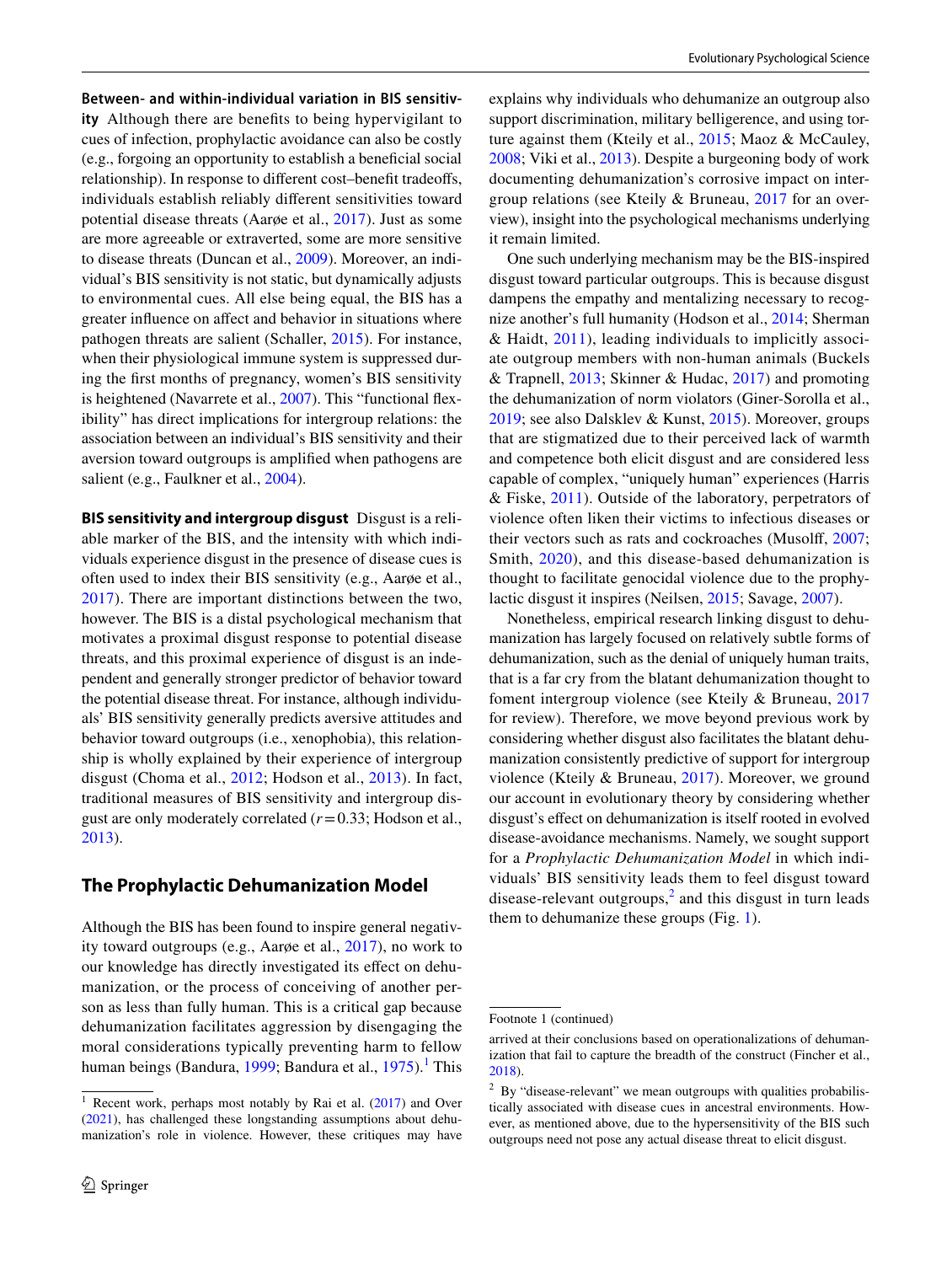

<span id="page-2-0"></span>**Fig. 1** The Prophylactic Dehumanization Model

**Covariates** In testing this model, we took into account other personality traits and attitudes that could explain any efects of BIS sensitivity and disgust on dehumanization. Since feeling disgust toward outgroups can reinforce existing status hierarchies (Hodson et al., [2013](#page-12-3); Rozin et al., [2008](#page-12-14)), it may be particularly prominent among those who generally desire to maintain existing social hierarchies (i.e., social conservatives) and those who support group-based hierarchies in general (i.e., high *social dominance orientation*, or SDO; Pratto et al., [1994](#page-12-15)). Since conservatives and those high in SDO are both more likely to dehumanize low-status outgroups (Hodson & Costello, [2007](#page-11-15); Kteily et al., [2015](#page-12-5)), we account for these individual diferences when testing our model. Moreover, to determine whether our inclusion of dehumanization in this model may just refect general negativity toward the outgroup (Enock et al., [2021](#page-11-16)), we also accounted for participants' afective prejudice toward each group.

# **The Present Research**

The Prophylactic Dehumanization Model suggests that the BIS facilitates dehumanization by inspiring disgust toward disease-relevant outgroups. This may explain why dehumanization likening victims to diseases or their vectors (e.g., rats and cockroaches) is thought to have played an integral role in several twentieth-century genocides (Neilsen, [2015](#page-12-10); Savage, [2007\)](#page-12-11). To quantify the prevalence of disease-based dehumanization during a paradigmatic instance of genocide, we frst re-analyzed data from a previous content analysis of Nazi antisemitic propaganda (Enock et al., [2020\)](#page-11-17). We then built on this archival method with three studies investigating the Prophylactic Dehumanization Model during the COVID-19 pandemic.

[Study 1](#page-3-0) tested whether Americans' BIS sensitivity predicted their disgust toward Chinese people, a group frequently associated with the pandemic (Darling-Hammond et al., [2020](#page-11-18)), and whether disgust in turn predicted the dehumanization of Chinese people (Fig. [1](#page-2-0)). To determine the robustness of our model, we next examined whether this process of prophylactic dehumanization generalized to 10 additional disease-relevant outgroups ([studies 2a](#page-5-0) [and 2b](#page-5-0)). Finally, we tested the functional fexibility principle of the BIS by determining whether the Prophylactic Dehumanization Model was moderated by the salience of COVID-19. We also examined whether this process of prophylactic dehumanization fomented Americans' antiimmigrant attitudes ([Study 3](#page-7-0)).

# **Re‑Analysis of Nazi Propaganda**

The Holocaust serves as a paradigmatic instance in which victims were likened to infectious diseases or contaminants (Musolf, [2007](#page-12-9); Neilsen, [2015;](#page-12-10) Savage, [2007\)](#page-12-11), leading us to conduct a preliminary content analysis to quantify the prevalence of this form of disease-based dehumanization in Nazi propaganda. Our data come from Florence Enock and colleagues ([2020\)](#page-11-17), who initially analyzed ten antisemitic Nazi propaganda documents published between 1936 and 1944, available on the German Propaganda Archive ([https://](https://research.calvin.edu/german-propaganda-archive/) [research.calvin.edu/german-propaganda-archive/\)](https://research.calvin.edu/german-propaganda-archive/). The documents consist of fyers, pamphlets, books, and material for political speeches intended for a variety of audiences, including young children, the general public, and members of the Nazi party. The documents were all translated to English by the same expert historian (see Bytwerk, [2012](#page-11-19)) and amount to 29,185 total words. A brief synopsis of each document provided by Enock et al. [\(2020\)](#page-11-17) is included in Online Resource 1.

Enock et al. ([2020\)](#page-11-17) initially coded each document for instances of dehumanization, identifying 171 total instances. We examined each of these 171 cases and identifed those in which Jews were dehumanized in a way that directly likened them to a contaminant (e.g., plague, pestilence) or a common vector of disease (e.g., parasite, rat). Jews were subject to this disease-based dehumanization in 105 of the 171 cases (61.4%). The most prevalent term for disease-based dehumanization was *parasite* (*n*=54). Other common terms were *poison*/*poisonous* (*n*=21) and *plague* (*n*=12). The frequencies for all the disease-based dehumanization terms are presented in Table S<sub>1</sub> of Online Resource 1.<sup>[3](#page-2-1)</sup>

Enock et al. ([2020\)](#page-11-17) did not intend these 10 documents to be considered representative of Nazi propaganda in any way, so we refrain from making any generalizations on their basis. Moreover, even if these results suggest that disease-based dehumanization was a prevalent form of dehumanization during the Nazi regime, they do not provide insight into the underlying mechanism thought to give such genocidal rhetoric its potency: disgust (Savage, [2007;](#page-12-11) Wasniewska,

<span id="page-2-1"></span> $3$  Enock et al.'s ([2020\)](#page-11-17) full coded Word documents along with an Excel fle detailing their results can be found at <https://osf.io/ca38j/>, while our results can also be accessed in an Excel fle (titled "Enock et al., [2020](#page-11-17) Content Analysis") at [https://osf.io/5387z/?view\\_only=](https://osf.io/5387z/?view_only=61074e103b2e461e958d62f061193e78) [61074e103b2e461e958d62f061193e78.](https://osf.io/5387z/?view_only=61074e103b2e461e958d62f061193e78)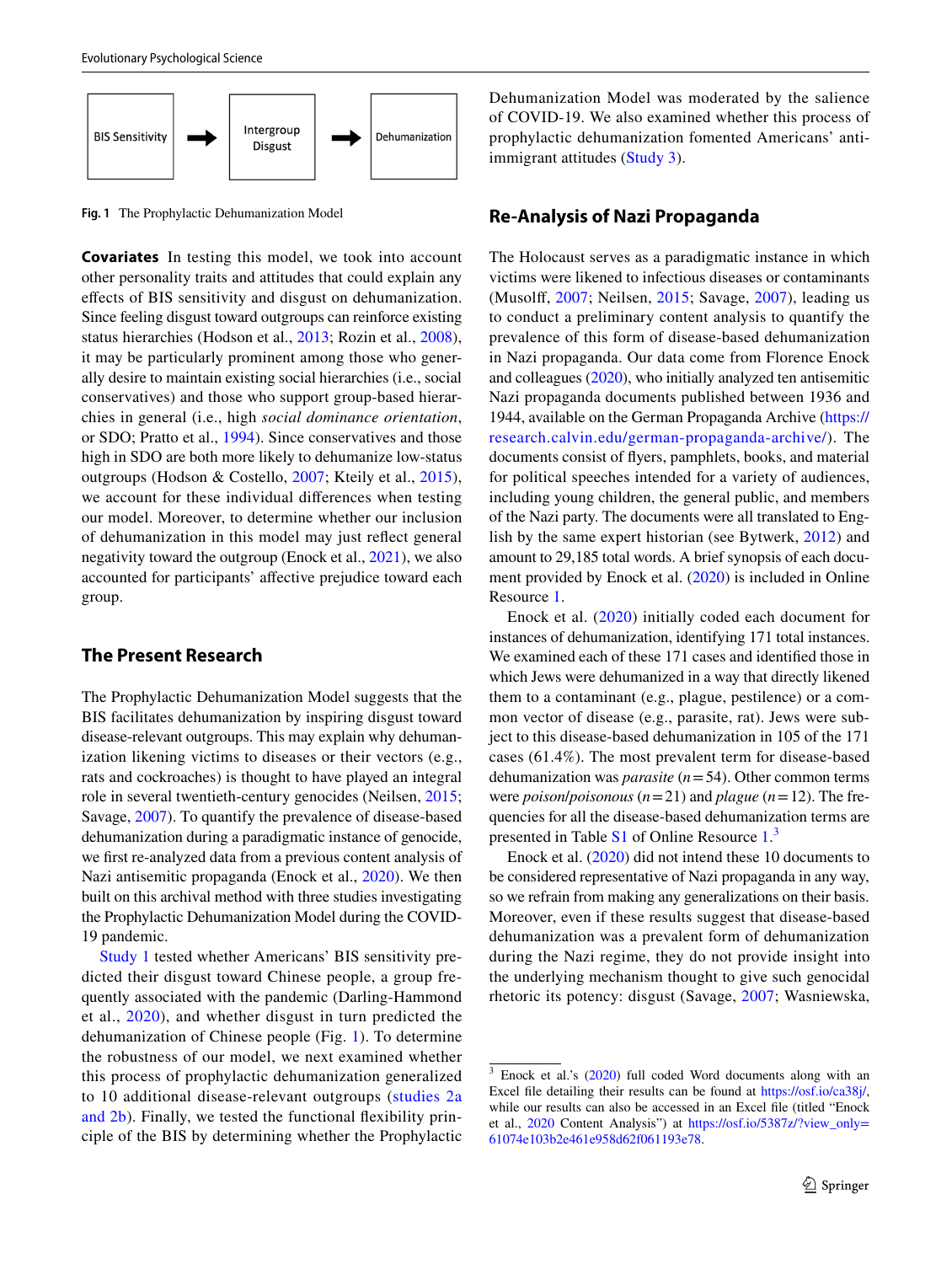$2017$ ).<sup>[4](#page-3-1)</sup> Nonetheless, this archival investigation accords with qualitative research implicating disease-based dehumanization in genocide (Neilsen, [2015;](#page-12-10) Savage, [2007\)](#page-12-11) and provided an impetus to directly test our model of prophylactic dehumanization.

## <span id="page-3-0"></span>**Study 1**

As COVID-19 spread from China in February–March 2020, Chinese people faced intense discrimination due to fear about the virus (Darling-Hammond et al., [2020;](#page-11-18) Ren et al., [2020](#page-12-16); Zhai & Du, [2020](#page-13-6)). In the USA, infuential politicians and media outlets implicated China in the pandemic, and Chinese-Americans were verbally abused and physically attacked (Tavernese & Oppel Jr., [2020](#page-13-7)). In fact, some even blatantly dehumanized Chinese people (Markowitz et al., [2021](#page-12-17)). Therefore, beginning the day President Trump announced the pandemic was a national public health crisis (March 13, 2020; AMJC, [2020\)](#page-11-20), we tested the Prophylactic Dehumanization Model among a sample of Americans. We expected Americans' BIS sensitivity to predict disgust toward Chinese people, which in turn would predict greater dehumanization of them (Fig. [1](#page-2-0)). This was expected to occur over and above participants' social dominance orientation, social conservatism, and prejudice toward Chinese people.

# **Method**

#### **Participants**

We conservatively estimated a small-to-medium effect on the basis of past research  $(f^2 = 0.1)$ ; Kteily et al., [2015\)](#page-12-5) but initially recruited 740 participants to maximize power. We excluded 89 who either were Chinese(-American) or failed an attention check item, leaving us with a fnal sample of 651 (age: *M*=37.45, *SD*=12.97; 304 male, 345 female, 2 other). We used a tool for Monte Carlo post hoc power analysis developed by Schoemann et al. [\(2017\)](#page-13-8) to determine we had power of 1.00 to detect the indirect effect we observed.

#### **Materials**

**BIS Sensitivity** BIS sensitivity was assessed with the 15-item Perceived Vulnerability to Disease scale (PVD; Duncan et al., [2009](#page-11-6); *a*=0.82). It consists of a *perceived infectability* subscale measuring beliefs about one's susceptibility to infection (*If an illness is 'going around', I will get it*; *a*=0.84), and a *germ aversion* subscale measuring discomfort in situations with the potential for pathogen transmission (*I do not like to write with a pencil someone else has obviously chewed on*; *a*=0.65). Participants responded on a Likert scale ranging from 1 (*Strongly disagree*) to 7 (*Strongly agree*).

**Intergroup Disgust** Intergroup disgust was measured with the scale developed by Hodson et al.  $(a=0.85; 2013)$  $(a=0.85; 2013)$  $(a=0.85; 2013)$ <sup>[5](#page-3-2)</sup> Participants rated their agreement with 8 items refecting their disgust toward Chinese people (e.g., *I would feel disgusted if a Chinese person invaded my personal space*) using a Likert scale ranging from 1 (*Strongly disagree*) to 7 (*Strongly agree*).

**Dehumanization** This measure of blatant dehumanization presented participants with the popular "Ascent of Man" image depicting the folk theory of human evolution ranging from a quadrupedal primate ancestor to a fully modern man (Kteily et al., [2015](#page-12-5)). Participants rated the target with a slider scale that ranged from 0 (*Least Evolved*) to 100 (*Most Evolved*). Scores were reversed such that higher scores indicated greater dehumanization.

**General Prejudice** Prejudice was measured using the feeling thermometer (Haddock et al., [1993\)](#page-11-21), which asked participants to evaluate a typical outgroup member on a slider scale ranging from 0 (*Extremely Unfavorable*) and 100 (*Extremely Favorable*). Scores were reversed such that higher scores indicated greater prejudice.

**Social Dominance Orientation** We measured SDO with the 8-item SDO<sub>7(S)</sub> scale (Ho et al.,  $2015$ ;  $\alpha$  = 0.89), which assesses support for group-based dominance (e.g., *An ideal society requires some groups to be on top and others to be on the bottom*) and anti-egalitarianism (e.g., *It is unjust to try to make groups equal*)*.* Participants responded using a scale ranging from 1 (*Strongly Oppose*) to 7 (*Strongly Favor*).

<span id="page-3-1"></span> $4$  Enock et al. [\(2020](#page-11-17)) considered the low base rate of dehumanization in these documents (171 out of>29,000 words) to suggest that it may not have been as prevalent in the Nazi Holocaust as is frequently assumed. While we were interested in identifying the proportion of dehumanization that took a particular form, rather than absolute levels of dehumanization, this is an important consideration that is also taken up by Johannes Lang [\(2010](#page-12-18); see also Luft, [2019](#page-12-19)).

<span id="page-3-2"></span><sup>5</sup> Hodson et al. identifed intergroup disgust "…as an overlooked contributor to negative outgroup attitudes, both as individual difer-ence and as an induced state" [\(2013](#page-12-3); p. 196). They focused on developing a measure of individual diferences in the general proclivity to experience intergroup disgust, rather than the acute disgust induced by a particular outgroup. We focus on the latter phenomenon, measuring intergroup disgust toward each particular outgroup rather than as a stable individual diference, although it would be worthwhile for future research to investigate whether individual diferences in trait intergroup disgust explain unique variance in dehumanization like other individual diferences such as SDO (Kteily et al., [2015](#page-12-5)).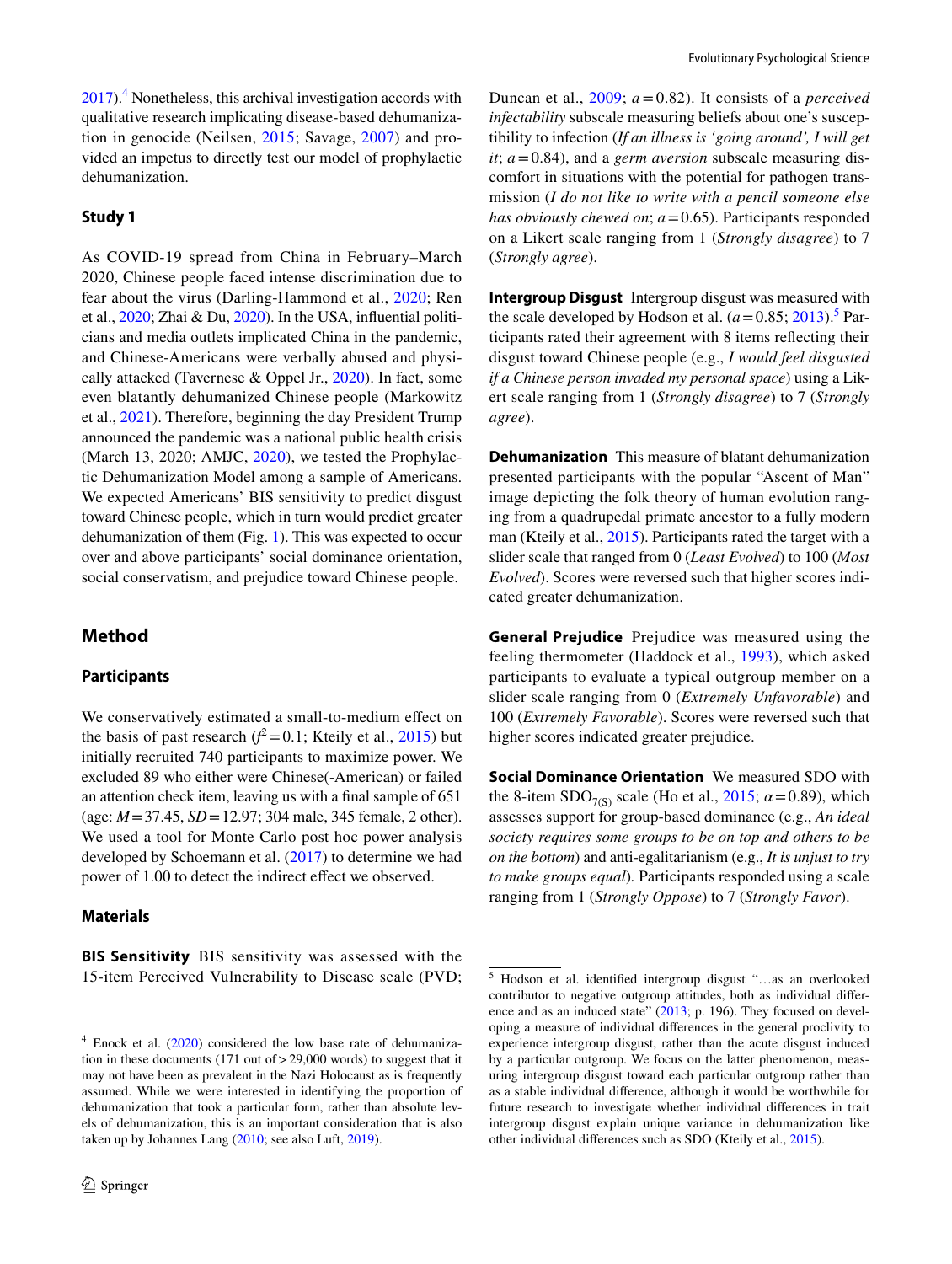| <b>Table 1. Study 1 descriptive statistics and intercorrelations</b> |      |                |          |          |                |          |          |  |
|----------------------------------------------------------------------|------|----------------|----------|----------|----------------|----------|----------|--|
| Correlations                                                         |      |                | 2        | 3        | $\overline{4}$ | 5        | 6        |  |
| 1. BIS sensitivity                                                   |      |                |          |          |                |          |          |  |
| 2. Intergroup disgust                                                |      | $.19***$       |          |          |                |          |          |  |
| 3. Dehumanization (Chinese)                                          |      | .06            | $.46***$ |          |                |          |          |  |
| 4. Dehumanization (ingroup)                                          |      | .07            | $.09*$   | $.55***$ |                |          |          |  |
| 5. Prejudice                                                         |      | .07            | $.40***$ | .54***   | $.19***$       |          |          |  |
| 6. SDO                                                               |      | $-.05$         | .49***   | $.30***$ | .02            | $.24***$ |          |  |
| 7. Social conservatism                                               |      | $-.04$         | $.37***$ | $.15***$ | $-.05$         | $.09*$   | $.59***$ |  |
| Descriptives                                                         |      | $\overline{2}$ | 3        | 4        | 5              | 6        | 7        |  |
| $\overline{M}$                                                       | 4.17 | 2.54           | 15.19    | 13.61    | 28.09          | 2.58     | 44.00    |  |
| SD                                                                   | 0.85 | 1.27           | 19.39    | 18.85    | 22.80          | 1.39     | 29.62    |  |
| $\alpha$                                                             | .82  | .85            |          |          |                | .92      |          |  |
|                                                                      |      |                |          |          |                |          |          |  |

<span id="page-4-1"></span>**Table 1** [Study 1](#page-3-0) descriptive statistics and intercorrelations

\*\*\* *p*<.001, \*\* *p*<.01, *\* p*<.05

**Social Conservatism** Social conservatism was measured by asking participants to *Please indicate the extent to which you consider yourself to be liberal or conservative on most social issues (e.g., abortion, religion)* on a slider scale ranging from 0 (*Extremely Liberal*) to 100 (*Extremely Conservative*).

### **Procedure**

After providing consent, participants completed the PVD measure as an index of their BIS sensitivity and rated their disgust toward Chinese people. Next, they completed the Ascent scale of dehumanization and feeling thermometer of prejudice. On both these measures, they evaluated Chinese people and their ingroup (Americans), along with four fller groups, presented in randomized order. Participants then completed measures of SDO and conservatism, and provided demographics.

# **Results and Discussion**

To test the Prophylactic Dehumanization Model, we conducted a simple mediation using the PROCESS macro for SPSS (Model 4; Hayes,  $2018$ ).<sup>[6](#page-4-0)</sup> In the model, Americans' BIS sensitivity was the predictor, disgust toward Chinese people was the mediator, and dehumanization of them was the outcome variable. SDO, social conservatism, and general prejudice toward Chinese people were entered as covariates. We also controlled for dehumanization of the ingroup (Americans) to account for measurement variance (see Landry et al., [2021](#page-12-20) for precedent). Descriptive statistics and intercorrelations among these variables are presented

in Table [1](#page-4-1), and a path diagram for the model is depicted in Fig. [2.](#page-5-1)

Observing the *a* path of the mediation model, Americans' BIS sensitivity exerted a strong direct efect on their disgust toward Chinese people,  $\beta$  = 0.19, *SE* = 0.05, *t* = 5.99,  $p$ <0.001. Disgust, in turn, exerted a strong effect on dehumanization (*b* path),  $\beta$ =0.27, *SE*=0.50, *t*=8.08, *p* <0.001. Finally, BIS sensitivity exerted an indirect effect on dehumanization, mediated by disgust,  $\beta_{indirect}=0.05$ , *SE*=0.01, 95% CI [0.03, 0.07]. Moreover, when disgust was taken into account, BIS sensitivity no longer exerted a signifcant effect on dehumanization,  $\beta$  = −0.05, *SE* = 0.61, *t* = −1.90,  $p=0.058$ , suggesting full mediation.<sup>[7](#page-4-2)</sup>

In sum, we found support for a model in which Americans' BIS sensitivity inspired disgust toward Chinese people during a time when they were frequently associated with disease by infuential politicians and media outlets (e.g., Tavernese & Oppel Jr., [2020](#page-13-7)). Disgust toward Chinese people, in turn, predicted greater blatant dehumanization of them. Understanding the factors shaping such blatant dehumanization may be paramount to addressing the discrimination and violence faced by Chinese people and other Asians in the USA during the COVID-19 pandemic (Croucher et al., [2020;](#page-11-24) Tavernese & Oppel Jr., [2020](#page-13-7); see also Markowitz et al., [2021\)](#page-12-17). However, for the purposes of establishing a generalizable model of prophylactic dehumanization, our focus on this single population can be seen as a limitation. Therefore, to determine the generality of the Prophylactic Dehumanization Model, we broadened our investigation to consider a wider array of disease-relevant outgroups.

<span id="page-4-0"></span><sup>6</sup> All analyses using PROCESS were conducted with 5000 bootstrap resamples.

<span id="page-4-2"></span>Reversing the position of disgust and dehumanization in the model reduced the indirect efect to non-signifcance, suggesting the plausibility of the current model.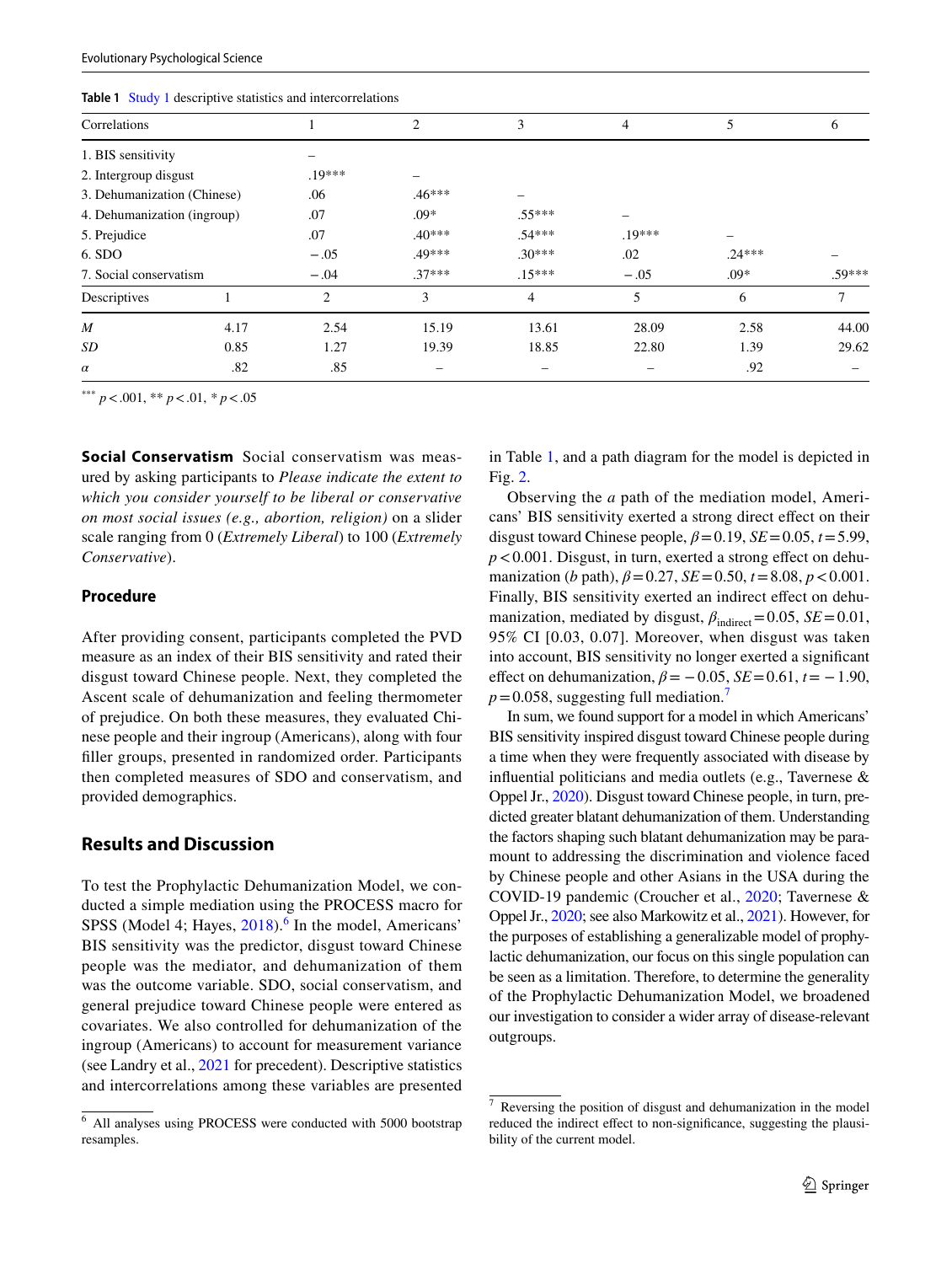<span id="page-5-1"></span>**Fig. 2** Efect of behavioral immune system (BIS) sensitivity on dehumanization of Chinese people, mediated by disgust*.* SDO, social conservatism, prejudice toward Chinese people, and dehumanization of ingroup (Americans) were entered as covariates. Values reflect standardized coefficients. \*\*\**p*<.001



# <span id="page-5-0"></span>**Studies 2a and 2b**

Because of the overwhelming costs of contracting a deadly infection, the BIS evolved to be overly sensitive to cues of potential disease, inspiring disgust toward targets even if they do not actually pose a threat of infection (Schaller, [2015\)](#page-12-0). For instance, although in ancestral environments physical appearances deviating from the norm in terms of size and symmetry may have been a reliable cue the target was infected with a communicable pathogen (Kurzban & Leary, [2001](#page-12-21); Oaten et al., [2011](#page-12-22)), today people who are obese or have a facial disfgurement elicit disgust despite not posing any such threat (Park et al., [2007;](#page-12-23) Ryan et al., [2012](#page-12-1)). Similarly, in ancestral environments, foreign outgroups were likely to harbor novel pathogens that could be particularly virulent if introduced into one's own group (Schaller, [2015](#page-12-0)). Even if genetic cross-migration has now obviated this risk, cognitive predispositions to experience disgust toward subjectively foreign groups remain (Hodson et al., [2013](#page-12-3)). Thus, we sought to determine whether the Prophylactic Dehumanization Model generalized to Americans' dehumanization of groups with a deviant physical appearance (obese and disfgured people) and those with a subjectively foreign religion, nationality, or culture (Muslims, Somalis, and Mexican immigrants).

In addition, individuals who violate the ingroup's norms and traditions may arouse disgust because these cultural practices defend against contagion (e.g., sexual taboos; Schaller, [2015](#page-12-0); Schaller & Neuberg, [2012\)](#page-13-9).<sup>[8](#page-5-2)</sup> Therefore, we also considered whether the BIS foments the dehumanization of outgroups thought to violate moral (homeless people, pedophiles, drug addicts) and sexual norms (homosexuals, transgender people). We anticipated a consistent trend in Americans' evaluations of these 10 social targets: their BIS sensitivity would predict greater disgust, which in turn would be associated with greater blatant dehumanization (Fig. [1](#page-2-0)). Moreover, to further determine the generality of our model, we introduced new measures of BIS sensitivity and dehumanization.

# **Method**

#### **Participants**

On the basis of the effect size in  $study 1$ , we conducted an a priori power analysis (*G\*Power*; Faul et al., [2007\)](#page-11-25) and determined that 204 participants were required to detect a small-to-medium effect of intergroup disgust on dehumanization with 95% power. After excluding those who either failed multiple attention checks or were not American citi-zens [\(study 2a](#page-5-0):  $n = 53$ ; [study 2b:](#page-5-0)  $n = 43$ ), we were left with 234 participants in [Study 2a](#page-5-0) (age: *M* =35.43, *SD* =10.72; 124 male, 109 female, 1 other) and 233 in [study 2b](#page-5-0) (age: *M* =36.52, *SD* =13.02; 120 male, 111 female, 2 other). A sensitivity analysis determined we had 95% power to detect an effect of  $f^2 = 0.09$  in both studies (*G\*Power*; Faul et al., [2007](#page-11-25)).

#### **Materials**

Intergroup disgust, prejudice, SDO, and social conservatism were assessed as in [study 1](#page-3-0).

<span id="page-5-2"></span><sup>8</sup> However, others argue that disgust toward norm violators was shaped by selection pressures other than disease threats (e.g., Tybur et al., [2009](#page-13-10)). It is outside the scope of this research to weigh in conclusively on this debate, but we observed stronger relationships between BIS sensitivity and disgust toward groups with deviant appearances or a subjectively foreign nature  $(r_M = .53)$  and those perceived to violate sexual norms  $(r_M = .54)$  than toward moral norm violators  $(r_M = .30)$ . Future research could systematically investigate whether the "domain" of disgust (pathogen, sexual, or moral; Tybur et al., [2009\)](#page-13-10) infuences the associations in our Prophylactic Dehumanization Model.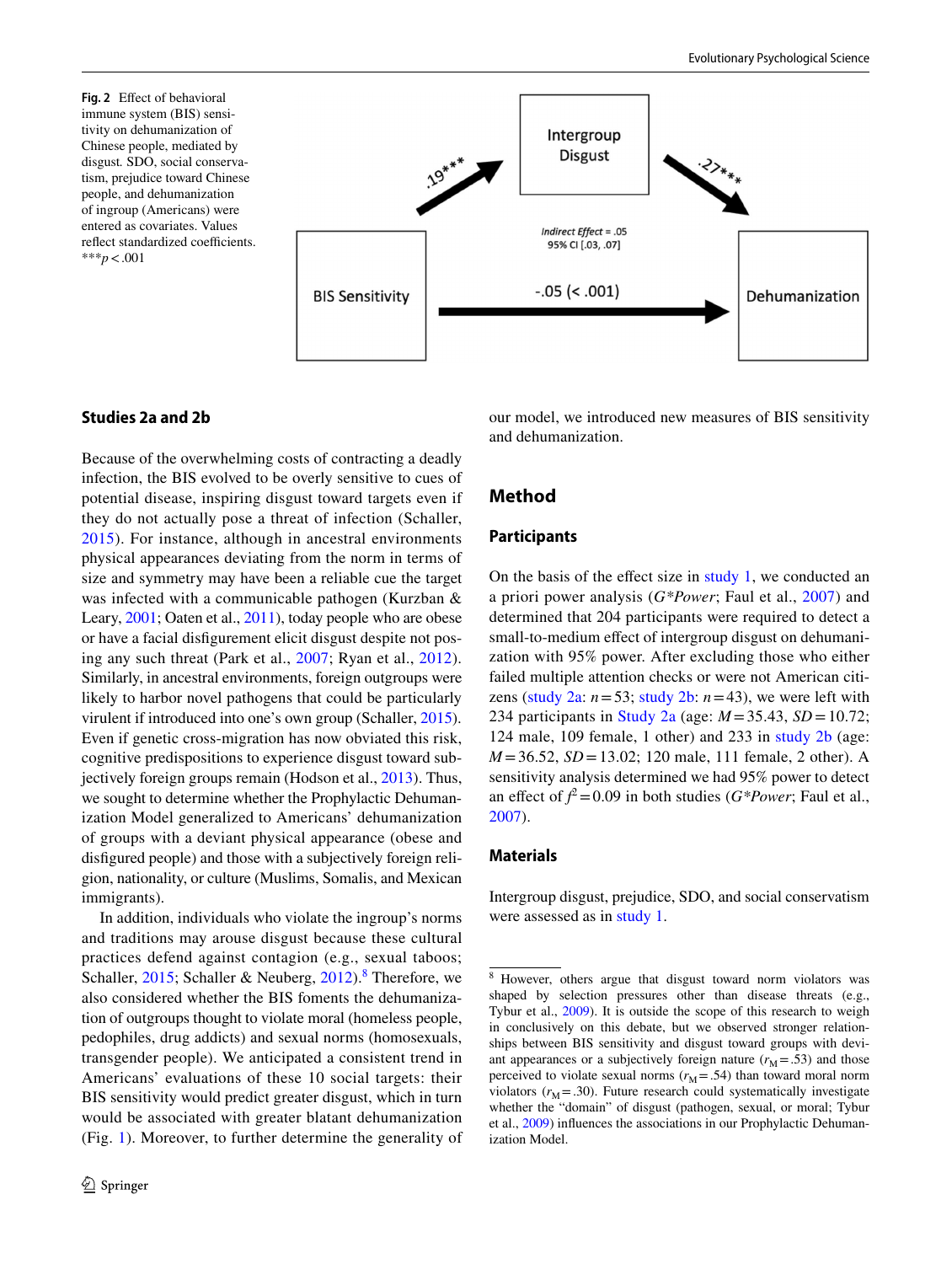**BIS Sensitivity** BIS sensitivity was measured with the 5-item *contamination disgust* subscale of the Disgust Scale-Revised (DS-R; Olatunji et al., [2007](#page-12-24); [study 2a:](#page-5-0) *a*=0.73; study  $2b$ :  $a = 0.74$ ), which measures fears about the transmission of pathogens (e.g., *I never let any part of my body touch the toilet seat in a public washroom*). Responses were made on a Likert scale ranging from 1 (*Strongly disagree*) to 7 (*Strongly agree*).

**Images** To heighten the visceral aversion characterizing intergroup disgust (Hodson et al., [2013](#page-12-3)), participants were presented with a set of images of each group as they evaluated them. The images were made publicly available online, and are available at [https://osf.io/5387z/?view\\_](https://osf.io/5387z/?view_only=61074e103b2e461e958d62f061193e78) [only=61074e103b2e461e958d62f061193e78](https://osf.io/5387z/?view_only=61074e103b2e461e958d62f061193e78).

**Dehumanization** We assessed blatant dehumanization with a measure developed by Bastian et al. [\(2013\)](#page-11-26). Participants rated the target group on 8 blatantly dehumanizing traits (e.g., *Lacking self-restraint, like animals*) using a scale that ranged from 1 (*Not At All*) to 7 (*Extremely So*). All  $as > 0.64$ .[9](#page-6-0)

**Demographics** To ensure that participants were evaluating outgroup members, we included demographic items relevant to group membership and excluded participants who reported being in the group they were evaluating in our analyses. For instance, in [study 2a w](#page-5-0)e asked for participants' self-reported body weight on a Likert scale ranging from 1 (*Very underweight*) to 7 (*Obese*), and excluded all those who selected *Obese* when conducting analyses concerning that group  $(n=7)$ . In [study 2a](#page-5-0), we also asked about participants' sexual orientation and religious afliation, excluding those who responded *Homosexual* (*n*=8) and *Muslim*  $(n=5)$ , respectively, in analyses concerning those groups. In [study 2b,](#page-5-0) we excluded those who reported being transgender  $(n=13)$ , Somali  $(n=6)$ , or a Mexican immigrant  $(n=14)$  in analyses concerning those respective groups.[10](#page-6-1)

#### **Procedure**

The procedures for [studies 2a and 2b](#page-5-0) were identical except where stated otherwise. After providing consent, participants completed the contamination subscale to index their BIS sensitivity. They then completed the measures

of intergroup disgust, blatant dehumanization, and prejudice, in that order. For each of these measures, participants evaluated fve outgroups presented in randomized order. In [study 2a](#page-5-0), the groups were obese people, homosexuals, Muslims, child molesters, and homeless people. In [study 2b,](#page-5-0) the groups were disfgured people, transgender people, Somalis, Mexican immigrants, and heroin addicts. Participants also rated their ingroup (Americans) on the measure of blatant dehumanization. Participants then completed measures of SDO, social conservatism, and provided demographic information.<sup>[11](#page-6-2)</sup>

# **Results and Discussion**

We conducted 10 simple mediations with the PROCESS macro (Model 4; Hayes, [2018\)](#page-11-23), one for each outgroup. In each model, participants' BIS sensitivity was the predictor, their disgust toward a particular outgroup was the mediator, and their dehumanization of that group was the outcome. Their prejudice toward the outgroup, SDO, social conservatism, and ingroup dehumanization were entered as covariates. The descriptive statistics and intercorrelations for the variables in each model can be found in Tables S2–S11 of Online Resource 2, and path diagrams for each model can be found in Figs. S1–S10 of Online Resource 2.

Examining the *a* path of each model, participants' BIS sensitivity strongly predicted their intergroup disgust (βs ranged from 0.28 to 0.48, all  $p < 0.001$ ,  $β_M = 0.36$ ; see Table S12 in Online Resource 2). Intergroup disgust, in turn, was a strong predictor of dehumanization in 9 of the 10 models (*b* path; βs ranged from 0.32 to 0.52, all *p*<0.001,  $\beta_M = 0.39$ ; see Table S13 in Online Resource 2). In 9 of the 10 models, we also observed a signifcant indirect efect of BIS sensitivity on dehumanization, mediated by disgust ( $β<sub>indirect</sub> ranged from 0.11 to 0.18;  $β<sub>indirect(M)</sub> = 0.14$ ; Table [2](#page-7-1)).$ And pointing to the importance of intergroup disgust, when this variable was taken into account, BIS sensitivity exerted no signifcant efect on dehumanization in 7 of these 9 models, and actually reversed the direction of the efect in the other 2 (obese people and heroin addicts; both  $βs = -0.14$ ,  $p < 0.05$ ).<sup>[12](#page-6-3)</sup>

<span id="page-6-0"></span><sup>9</sup> It should be noted that this measure is derived from the "Dual Model" of dehumanization (Haslam, [2006\)](#page-11-27), which has recently been critiqued by Enock and colleagues [\(2021](#page-11-16)). Nonetheless, along with the Ascent of Man scale, this measure remains one of the few established measures of blatant dehumanization (see Kteily et al., [2015\)](#page-12-5).

<span id="page-6-1"></span><sup>&</sup>lt;sup>10</sup> Patterns of significance remained unchanged when these individuals were retained in the analyses.

<span id="page-6-2"></span> $11$  Here and in [study 3,](#page-7-0) participants completed additional measures for exploratory purposes which can be provided upon request.

<span id="page-6-3"></span><sup>&</sup>lt;sup>12</sup> Zero-order correlations between BIS sensitivity and dehumanization were inconsistent, ranging from strong positive correlations between BIS sensitivity and the dehumanization of homosexuals and Muslims, to a moderate negative correlation between BIS sensitivity and the dehumanization of child molesters (see Tables S2–S11 in Online Resource 2).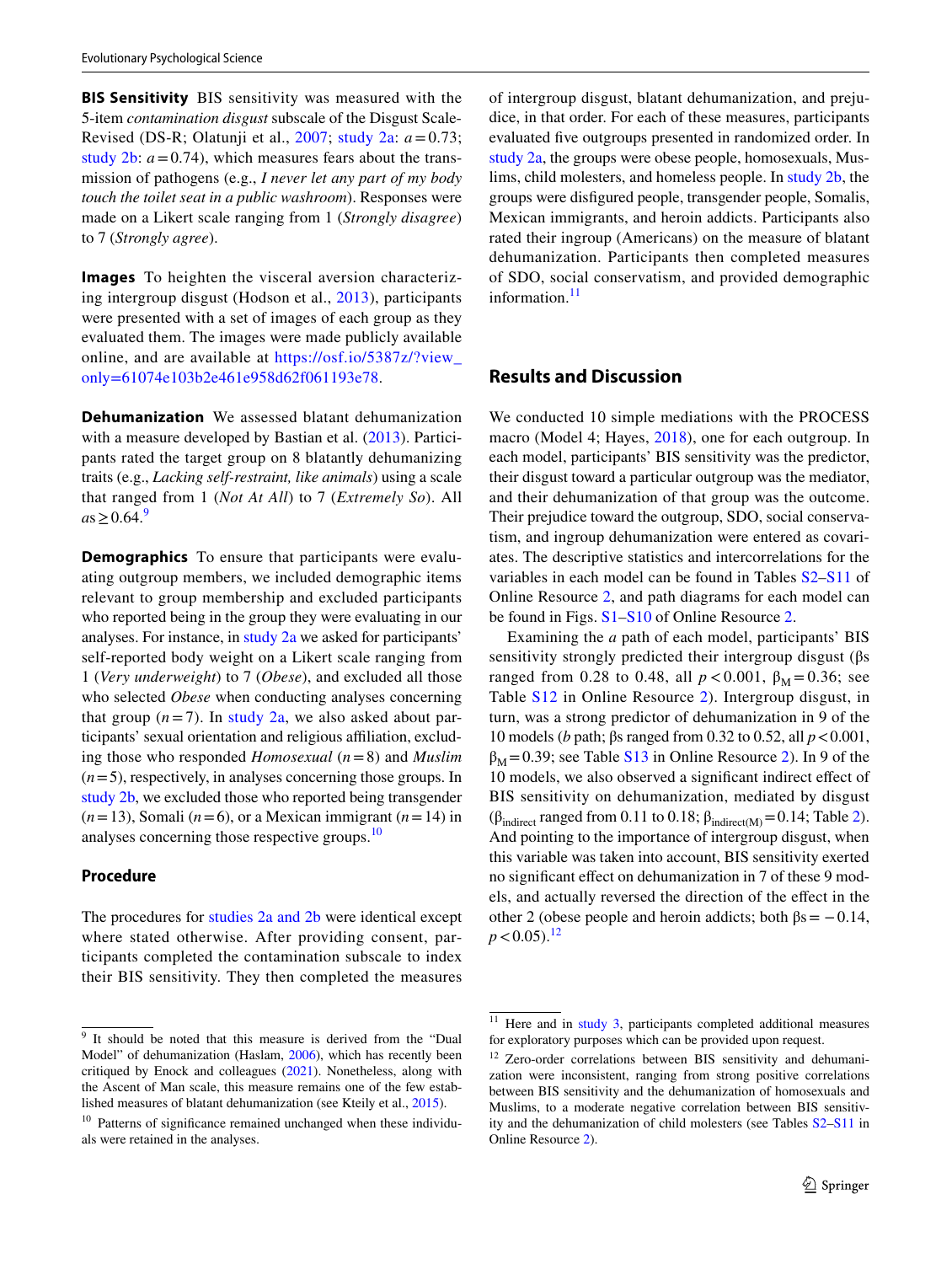<span id="page-7-1"></span>**Table 2** Indirect efect of BIS sensitivity on dehumanization, mediated by intergroup disgust

| Outgroup           | Indirect effect | 95% CI        | SE  |
|--------------------|-----------------|---------------|-----|
| Obese people       | .13             | [.07, .21]    | .03 |
| Homosexuals        | .17             | [.10, .24]    | .03 |
| <i>Muslims</i>     | .16             | [.10, .24]    | .04 |
| Homeless people    | .04             | $[-.01, .12]$ | .03 |
| Child molesters    | .14             | [.07, .22]    | .04 |
| Disfigured people  | .11             | [.05, .18]    | .03 |
| Transgender people | .12             | [.06, .18]    | .03 |
| Somalis            | .14             | [.09, .21]    | .03 |
| Mexican immigrants | .18             | [.10, .26]    | .04 |
| Heroin addicts     | .11             | [.04. .181    | .03 |

SDO, social conservatism, prejudice toward the outgroup, and dehumanization of ingroup (Americans) were entered as covariates. Efects are standardized

The exception to this general pattern was the model concerning homeless people, in which participants' disgust did not predict dehumanization ( $β = 0.12$ , *SE* = 0.05,  $t=1.75$ ,  $p=0.082$ ), <sup>13</sup> and there was no significant indirect efect of BIS sensitivity on dehumanization through disgust (*β*indirect=0.04, *SE*=0.03, 95% CI [−0.01, 0.12]). Instead, general prejudice toward the homeless was the strongest predictor of their dehumanization,  $\beta$  = 0.48, *SE* = 0.01, *t* = 7.51, *p*<0.001. In fact, general prejudice explained unique variance in dehumanization across all the models, while the other covariates (SDO and conservatism) emerged as less consistent predictors of dehumanization.<sup>[14](#page-7-3)</sup>

Although this exception points to the need for future work to determine when intergroup disgust plays a greater or lesser role in dehumanization (see also Footnote 7), the overwhelming majority of results support the Prophylactic Dehumanization Model. Individuals with more sensitive behavioral immune systems were more prone to feel disgusted by outgroups stigmatized due to their deviant physical appearance, subjectively foreign nature, or violation of traditional norms. Intergroup disgust, in turn, strongly predicted dehumanization and fully mediated the effect of BIS sensitivity on dehumanization in the vast majority of the models. In fact, disgust frequently emerged as a stronger predictor of dehumanization than prejudice, SDO, and conservatism (7 of the 10 models). Nonetheless, the correlational nature of this study provides weak support for the causal assumptions underlying the model (Fig. [1\)](#page-2-0). In [study](#page-7-0) [3](#page-7-0), we sought frmer directional evidence by manipulating the salience of disease to determine whether it moderated the *BIS sensitivity→disgust→dehumanization* pathway in a manner consistent with the functional fexibility of the BIS.

#### <span id="page-7-0"></span>**Study 3**

The benefts of avoiding disease threats are at least partially offset by the costs of false alarms (e.g., missing an opportunity to establish a benefcial social relationship). This gives rise to functional fexibility in the BIS, where it exerts stronger effects on affect and behavior when the risk of infection is perceived to be greater (Schaller, [2015](#page-12-0)). For instance, the threat of disease strengthens the association between individuals' BIS sensitivity and their hostility to foreign immigrants (Aarøe et al., [2017](#page-10-0)). Therefore, we examined whether the threat of contracting COVID-19 strengthened the link between Americans' BIS sensitivity and their disgust toward foreign immigrants, and whether disgust in turn predicted dehumanization (Fig. [1](#page-2-0)). Given that dehumanization of immigrants foments support for punitive policies against them (Moore-Berg et al., [2021](#page-12-25); Utych, [2018\)](#page-13-11), we also tested whether our model of prophylactic dehumanization had a downstream efect on Americans' endorsement of punitive immigration policies and attitudes.

In sum, we hypothesized that individuals' BIS sensitivity would predict their anti-immigrant attitudes through (1) disgust toward and (2) dehumanization of immigrants. However, this was only expected to occur when the threat of COVID-19 was salient.

# **Method**

#### **Participants**

On the basis of studies [1](#page-3-0) and [2](#page-5-0), we initially recruited 723 participants and excluded 149 who were not citizens, giving us a fnal sample of 574 (age: *M* =36.79, *SD* =12.04; 295 male, 273 female, 6 other). Using a tool for Monte Carlo post hoc power analysis (Schoemann et al., [2017](#page-13-8)), we determined that this sample gave us power of 0.93 to detect the serially mediated indirect effect we observed.

#### **Materials**

Intergroup disgust was measured as in previous studies and dehumanization was measured with the Ascent of Man scale (Kteily et al., [2015\)](#page-12-5) as in [study 1](#page-3-0).

<span id="page-7-2"></span><sup>13</sup> Nonetheless, the zero-order correlation between disgust toward homeless people and dehumanization of them was  $r = .44$ ,  $p < .001$ (Table S5 in Online Resource 2).

<span id="page-7-3"></span><sup>&</sup>lt;sup>14</sup> In 9 of the 10 models, general prejudice also explained unique variance in intergroup disgust (the exception was in the model concerning Muslims). And consistent with theories of disgust's hierarchymaintaining function (Rozin et al., 2008), SDO also explained unique variance in intergroup disgust across 9 of the 10 models (the exception was the model concerning child molesters). Social conservatism, on the other hand, was an inconsistent predictor of disgust across the models.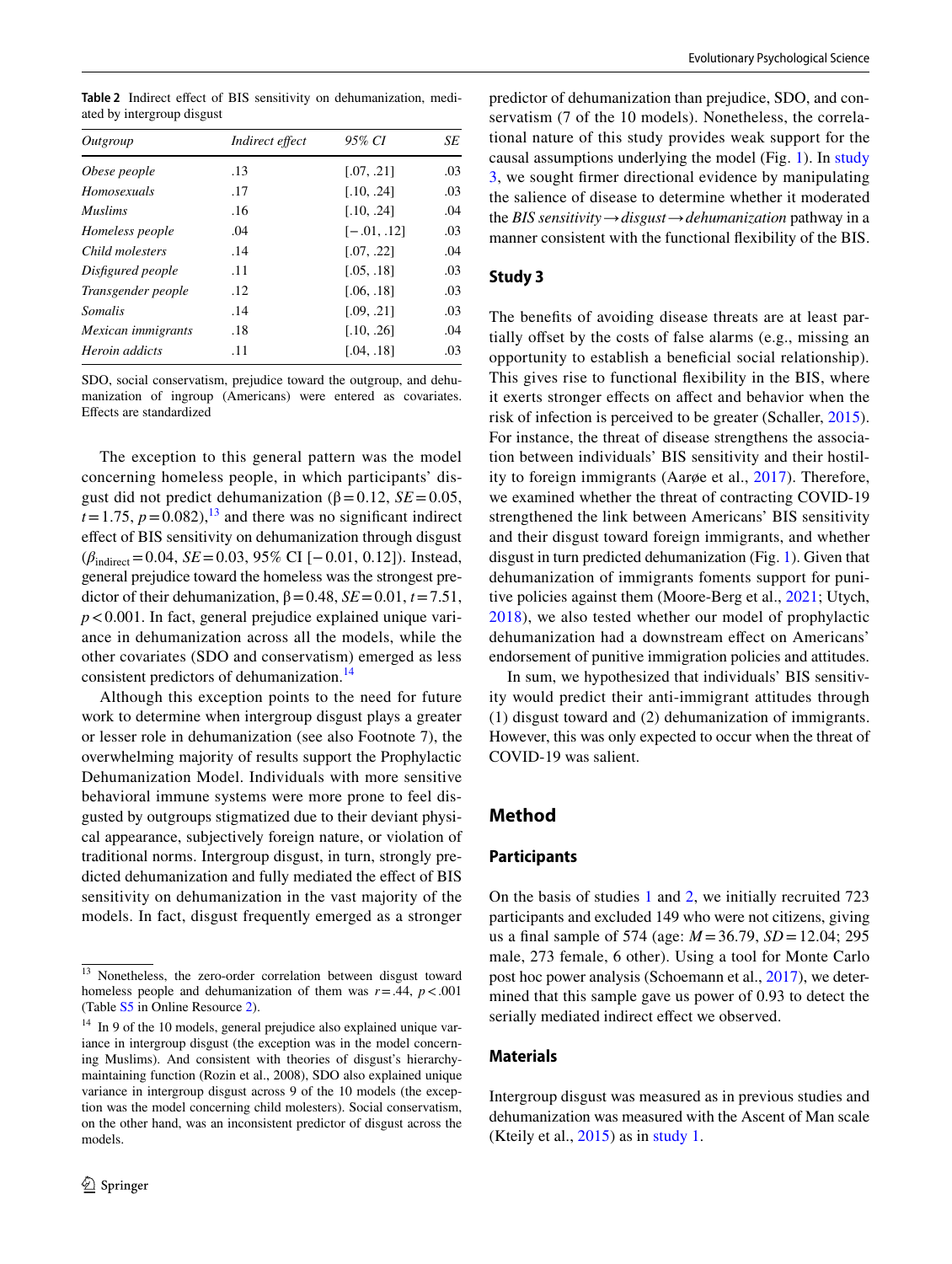<span id="page-8-1"></span>

**BIS Sensitivity** Following Aarge et al. [\(2017](#page-10-0)), we formed a robust index of BIS sensitivity with a composite measure consisting of the 7-item *pathogen disgust* subscale of the Three-Domain Disgust Scale (Tybur et al., [2009\)](#page-13-10), on which participants rate their disgust toward infection risks such as *Sitting next to someone who has red sores on their arm* on a Likert scale ranging from 1 (*Not at all disgusting*) to 5 (*Extremely disgusting*), and the 8-item *germ aversion* subscale of the PVD scale used in [study 1](#page-3-0)  $(a=0.76)$ .

**Anti‑Immigrant Attitudes** To assess anti-immigrant attitudes, we used a measure developed by Aarøe et al. (*a*=0.86; [2017](#page-10-0)). Participants rated their agreement with 6 items such as *The government spends too much money assisting immigrants* on a Likert scale ranging from 1 (*Strongly Disagree*) to 7 (*Strongly Agree*).

**Manipulations** We constructed two slideshows, one intended to make the threat of COVID-19 salient, and a control slideshow which made the danger of non-disease threats salient (see Faulkner et al., [2004](#page-11-3) for precedent). Participants viewing the pathogen threat slideshow were told of diferent ways COVID-19 could be transmitted (person-to-person, airborne, surface, fecal–oral) and were presented with a list of symptoms related to the virus. Those viewing the control slideshow were told of non-disease threats to be aware of (e.g., water burns, poisoning, broken glass). Each slide had a short description and image accompanying it. These manipulations can be accessed at [https://osf.io/5387z/?view\\_only=](https://osf.io/5387z/?view_only=61074e103b2e461e958d62f061193e78) [61074e103b2e461e958d62f061193e78.](https://osf.io/5387z/?view_only=61074e103b2e461e958d62f061193e78)

## **Procedure**

After providing consent, all participants completed the germ aversion and pathogen disgust measures to index their BIS sensitivity. They were then randomly assigned to view the slideshow making either COVID-19 or non-disease threats salient. To reinforce the manipulation, participants were asked to *Please select all the [ways you can contract the*  *coronavirus/common accidents you should be aware of]* from a dropdown list. All participants then completed the measure of anti-immigrant attitudes (items presented in randomized order) and evaluated both "citizens of your own country" and "foreign immigrants" (presented in counterbalanced order) on the Ascent measure of dehumanization. Finally, they reported their disgust toward foreign immigrants and provided demographics before being thoroughly debriefed.

# **Results and Discussion**

To test our hypothesis that the efect of BIS sensitivity on anti-immigrant attitudes would be serially mediated by disgust and dehumanization, but only when COVID-19 was salient, we ran a custom moderated serial mediation using PROCESS (Hayes,  $2018$ ).<sup>[15](#page-8-0)</sup> BIS sensitivity was the predictor, disgust toward immigrants was the frst mediator, dehumanization of them was the second mediator, and antiimmigrant attitudes was the outcome. We also included a direct path from disgust to anti-immigrant attitudes. A binary variable denoting experimental condition  $(0=$ control,  $1 =$  pathogen threat) was created and entered as the moderator of the efect of BIS on disgust, as well as the direct efect of BIS on anti-immigrant attitudes. A path model is presented in Fig. [3,](#page-8-1) while descriptive statistics and intercorrelations among the continuous variables in the model are presented in Table [3.](#page-9-0) There were no signifcant diferences between the experimental conditions on any of the variables.

We first examined the interaction between BIS sensitivity and experimental condition on disgust toward immigrants,  $\Delta R^2 = 0.01$ ,  $F(1, 530) = 5.47$ ,  $p = 0.02$ . Consistent

<span id="page-8-0"></span><sup>&</sup>lt;sup>15</sup> Unlike in Studies [1](#page-3-0) and [2](#page-5-0), the effects report here are unstandardized because of the custom model we used.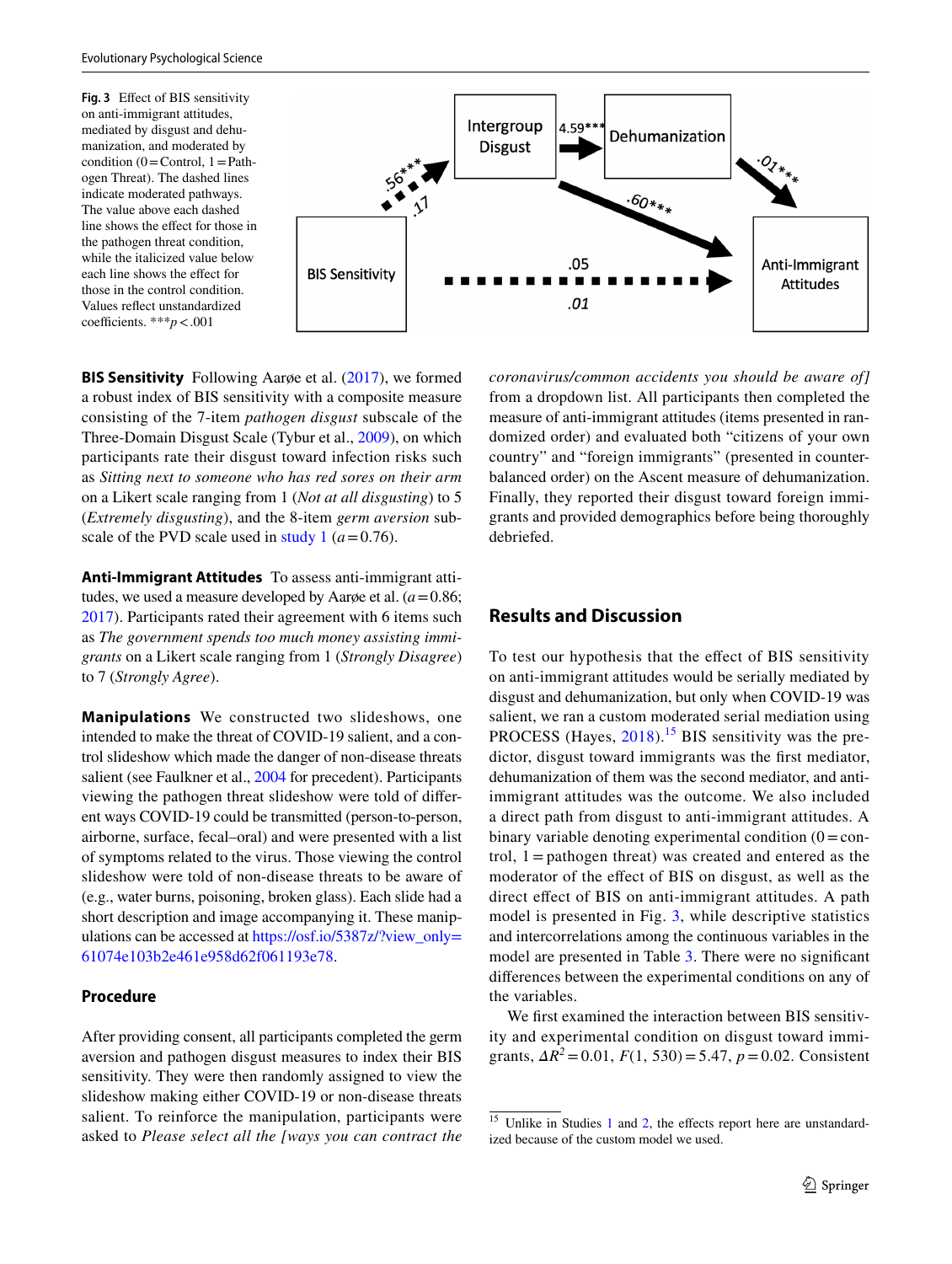| <b>Replace 2</b> Study 3 variable intercorrelations and descriptives |      |          |          |                |  |  |  |  |
|----------------------------------------------------------------------|------|----------|----------|----------------|--|--|--|--|
| Correlations                                                         |      |          | 2        |                |  |  |  |  |
| 1. BIS sensitivity                                                   |      |          |          |                |  |  |  |  |
| 2. Intergroup disgust                                                |      | $.18***$ |          |                |  |  |  |  |
| 3. Dehumanization                                                    |      | .03      | $.36***$ |                |  |  |  |  |
| 4. Anti-immigrant attitudes                                          |      | $.13**$  | $.71***$ | $.35***$       |  |  |  |  |
| Descriptives                                                         |      | າ        | 3        | $\overline{4}$ |  |  |  |  |
| $\boldsymbol{M}$                                                     | 4.83 | 3.04     | 17.92    | 3.43           |  |  |  |  |
| SD                                                                   | 0.77 | 1.52     | 19.21    | 1.36           |  |  |  |  |
| $\alpha$                                                             | .76  | .90      | -        | .86            |  |  |  |  |

<span id="page-9-0"></span>**Table 3** [Study 3](#page-7-0) variable intercorrelations and descriptives

\*\*\**p*<.001, \*\* *p*<.01, *\* p*<.05

with the functional flexibility principle of the behavioral immune system, there was a significant effect of BIS sensitivity on disgust for those in the pathogen threat condition, *b*=0.56, *SE*=0.12, 95% CI [0.32, 0.79], *p*<0.001, but not for those in the control condition,  $b = 0.17$ ,  $SE = 0.12$ ,  $95\%$ CI  $[-0.06, 0.39]$ ,  $p = 0.15$ . We then examined the effect of BIS sensitivity on anti-immigrant attitudes, observing no significant direct effect in either condition (Fig. [3](#page-8-1)). However, disgust exerted a signifcant direct efect on antiimmigrant attitudes, *b* = 0.60, *SE* = 0.03, 95% CI [0.54, 0.66], as did dehumanization,  $b = 0.01$ ,  $SE = 0.002$ , 95% CI [0.004, 0.01].

We then examined the indirect path from BIS sensitivity to anti-immigrant attitudes, serially mediated by disgust and dehumanization. In the pathogen threat condition, the effect of BIS sensitivity on anti-immigrant attitudes was wholly mediated by disgust and dehumanization,  $b_{indirect} = 0.02$ ,  $SE = 0.01$ , 95% CI [0.01, 0.04]. Conversely, in the control condition, there was no significant indirect path from BIS sensitivity to antiimmigrant attitudes,  $b_{indirect} = 0.01$ ,  $SE = 0.01$ , 95% CI [− 0.002, 0.02]. Moreover, the index of moderated mediation was significant,  $b = 0.01$ ,  $SE = 0.01$ ,  $95\%$  CI [0.002, 0.03], indicating that BIS sensitivity was a significantly stronger predictor of anti-immigrant attitudes, through intergroup disgust and dehumanization, among those in the pathogen threat condition.

Thus, exposure to the threat of COVID-19 amplified the effect of the BIS on disgust toward foreign immigrants. Disgust, in turn, predicted greater dehumanization, consistent with the Prophylactic Dehumanization Model. Moreover, dehumanization had a downstream effect on anti-immigrant policies and attitudes, suggesting the pandemic's effect on xenophobic sentiments (e.g., Esses & Hamilton, [2021\)](#page-11-28) may in part be driven by the disgust and dehumanization arising from evolved predispositions to avoid disease.

## **General Discussion**

Blatant dehumanization has inspired some of the darkest human atrocities and continues to foment racial discrimination, ethnic violence, and genocide (e.g., Bruneau & Kteily, [2017](#page-11-29); Goff et al., [2008;](#page-11-30) Smith, [2020](#page-13-4)). Despite reinvigorated scholarly interest in the construct (see Kteily & Bruneau, [2017\)](#page-12-7), insight into its psychological antecedents remains limited. We propose one driver of dehumanization lies in the disgust triggered by a hypersensitive behavioral immune system biased toward mitigating contact with outgroups (Fig. [1](#page-2-0); Schaller, [2015\)](#page-12-0). This is because disgust dampens empathy and mentalizing, two aspects integral to recognizing another's humanity (Hodson et al., [2014](#page-12-8); Sherman & Haidt, [2011\)](#page-13-2).

We found substantial support for this Prophylactic Dehumanization Model. Individual diferences in Americans' BIS sensitivity strongly predicted their disgust toward outgroups associated with the threat of COVID-19 or probabilistically associated with disease cues in ancestral environments through their subjectively foreign nature, deviant physical appearance, or perceived violation ingroup norms. Moreover, the disgust felt toward these groups strongly predicted their dehumanization, over and above prejudice, SDO, and social conservatism, in 11 of the 12 cases we examined (and for the lone exception, homeless people, disgust and dehumanization had a strong zero-order correlation of  $r = 0.44$ ,  $p < 0.001$ ). Importantly, intergroup disgust fully mediated the efect of BIS sensitivity on dehumanization across the vast majority of our models, and was also generally a stronger predictor of dehumanization than prejudice, SDO, and conservatism.

[Study 3](#page-7-0) provided two additional insights into this process. First, the link between BIS sensitivity and disgust was strengthened under conditions of pathogen threat, consistent with the functional fexibility of the BIS (Schaller, [2015\)](#page-12-0). Second, the dehumanization of immigrants arising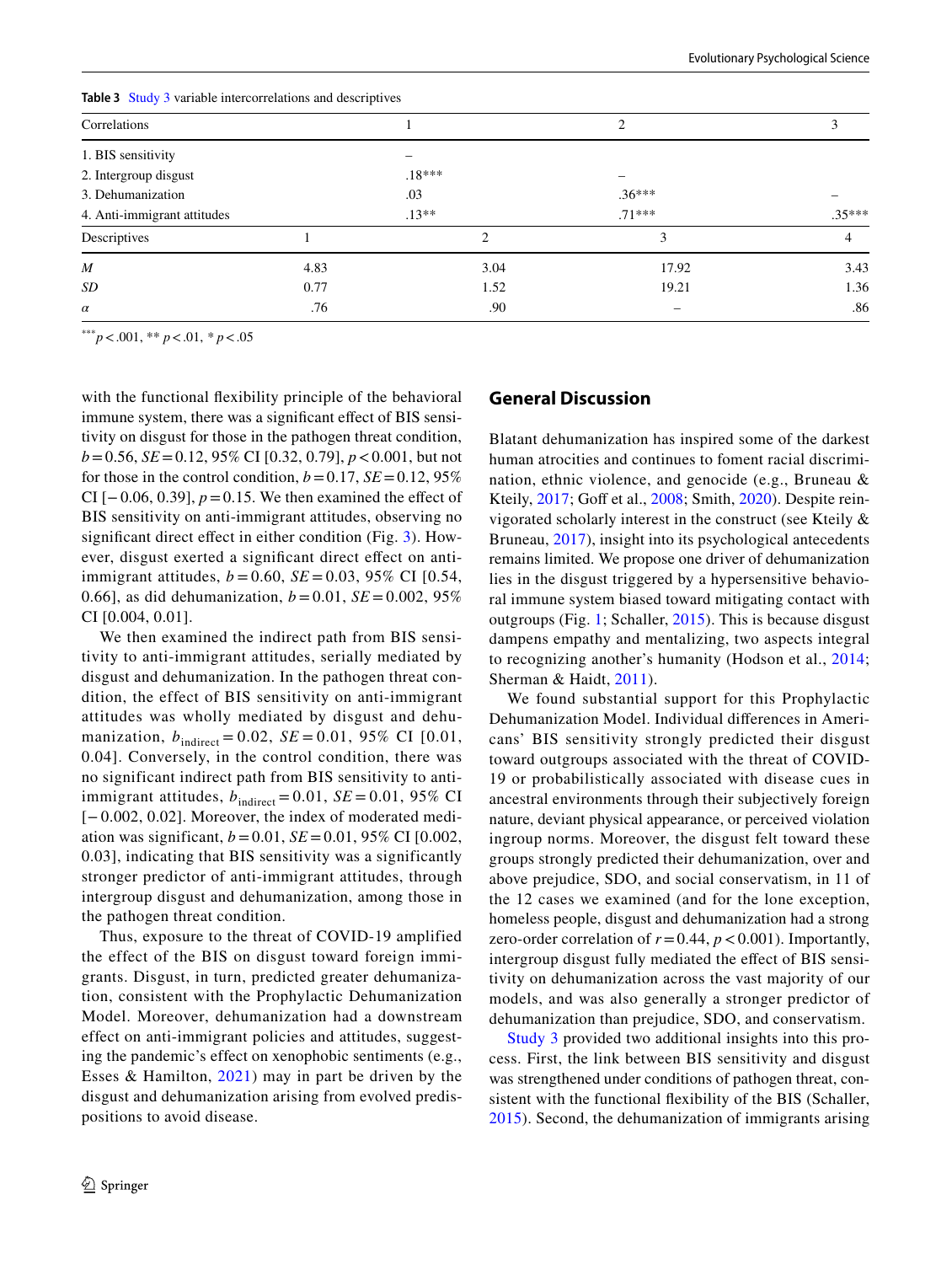from this BIS-inspired disgust predicted greater antiimmigrant xenophobia, suggesting dehumanization is a key mediator of the well-documented relationship between BIS sensitivity and xenophobia. Indeed, likening immigrants to diseases foments anti-immigrant policy support (e.g., O'Brien, [2003](#page-12-26); Utych, [2018](#page-13-11)), but encouragingly, interventions which reduce the dehumanization of immigrants can undermine such attitudes (Moore-Berg et al., [2021](#page-12-25)). We encourage future research to integrate our Prophylactic Dehumanization Model with intervention strategies reducing hostility to cultural and demographic change (e.g., Craig & Richeson, [2014\)](#page-11-31).

A better understanding of how evolved diseaseavoidance mechanisms contribute to dehumanization is crucial because disease-based genocidal<sup>[16](#page-10-1)</sup> rhetoric is by no means relegated to the past. As of this writing (June 30, 2021), 2–3 million Uyghurs have been subjected to indefinite internment in political "re-education" camps, mass surveillance, physical and psychological torture, and forced sterilization in Xinjiang, China (Associated Finnegan, [2020](#page-11-32); Press, [2020;](#page-11-33) Smith Finley, [2020;](#page-13-12) Wang, [2018\)](#page-13-13). During this time, Chinese media and political leaders have described the Uyghurs as infected with an "ideological virus" (i.e., a radical interpretation of Islam), necessitating a system of re-education "to cure ideological diseases" (Radio Free Asia, [2018](#page-12-27); Ramzy & Buckley, [2019](#page-12-28); Wang, [2018\)](#page-13-13). Such dehumanization is not isolated to radical outlets but also permeates official government mandates and discourse (China SCIO, [2019](#page-11-34); Ramzy & Buckley, [2019\)](#page-12-28), leaving an indelible mark on many Uyghurs who experience it as eroding their dignity (Ala, [2021\)](#page-11-35).

Unfortunately, our studies were conducted with low ecological validity (online self-report surveys) and a relatively homogenous participant pool (MTurk workers), thus limiting their generalizability to such instances of oppression where dehumanization is most problematic. Moreover, given the restrictions on human subject research during the pandemic, we were unable to investigate the BIS's effect on physical disgust responses or behavioral withdrawal (Schaller, [2015](#page-12-0)). Along with considering these outcomes, future work should also refne the role other emotions play in processes of dehumanization, such as anger and fear (Giner-Sorolla et al., [2019](#page-11-11)). Indeed, one may expect emotions other than disgust to play a crucial role in particular forms of dehumanization, such as fear in the association of Blacks with apes (Goff et al.,  $2008$ ).<sup>17</sup> We also encourage future research to build on our initial content analysis by investigating the prevalence of disease-based dehumanization in more comprehensive natural language corpora (see Mendelsohn et al., [2020](#page-12-29)).

The present research contributes to a reinvigorated scholarly interest in the blatant dehumanization which continues to mar contemporary conficts (Kteily & Bruneau, [2017](#page-12-7)). By identifying antecedents of dehumanization rooted in evolved prophylactic mechanisms, we provide a comprehensive framework for research into disease-based dehumanization (e.g., Valtorta et al., [2019](#page-13-14), [2021\)](#page-13-15) while advancing a broader stream of work documenting the impact of the BIS on intergroup relations (e.g., Aarøe et al., [2017;](#page-10-0) Faulkner et al., [2004](#page-11-3)). We encourage future eforts to refne the Prophylactic Dehumanization Model by considering behavioral outcomes, incorporating additional emotions, and employing ecologically valid approaches. Ultimately, we hope to inspire sustained inquiry into the psychological precursors of dehumanization in an efort to curb its corrosive infuence on intergroup relations.

**Supplementary Information** The online version contains supplementary material available at<https://doi.org/10.1007/s40806-021-00296-8>.

**Author Contribution** A.L. developed the initial conceptualization, designed the studies, analyzed the data, and drafted the manuscript. E.I. assisted with data analysis and revisions to the manuscript, and J.S. provided revisions to the manuscript and general supervision.

**Funding and Conflict of Interests** This work was supported by the University of California, Santa Barbara (grant 3581). The authors have no relevant fnancial or non-fnancial interests to disclose.

**Data Availability** Data, syntax, and study materials can be found at [https://](https://osf.io/5387z/?view_only=61074e103b2e461e958d62f061193e78) [osf.io/5387z/?view\\_only=61074e103b2e461e958d62f061193e78.](https://osf.io/5387z/?view_only=61074e103b2e461e958d62f061193e78)

# **Declarations**

**Ethical Approval** The three studies reported in this manuscript received approval from the University of California, Santa Barbara's Institutional Review Board. Informed consent was obtained from all participants in each study.

**Consent to participate** Informed consent was obtained from all individual participants included in the study.

**Consent for publication** Participants consented to publishing the results with anonymous data.

# **References**

<span id="page-10-0"></span>Aarøe, L., Petersen, M. B., & Arceneaux, K. (2017). The behavioral immune system shapes political intuitions: Why and how individual diferences in disgust sensitivity underlie opposition to immigration. *The American Political Science Review, 111*(2), 277–294.<https://doi.org/10.1017/S0003055416000770>

<span id="page-10-1"></span><sup>16</sup> Although the situation in Xinjiang is complex (e.g., the crackdown on the Uyghurs was, at least in part, inspired by genuine fears of terrorist violence on behalf of Uyghur radicals; Smith Finley, [2020\)](#page-13-12) we side with the previous and current US Presidential administrations in labeling the practices of forced internment and sterilization in Xinji-ang a cultural genocide (Hudson, [2021;](#page-12-30) Pamuk & Brunnstrom, [2021](#page-12-31)). <sup>17</sup> We credit an anonymous reviewer with this insight.

<span id="page-10-2"></span>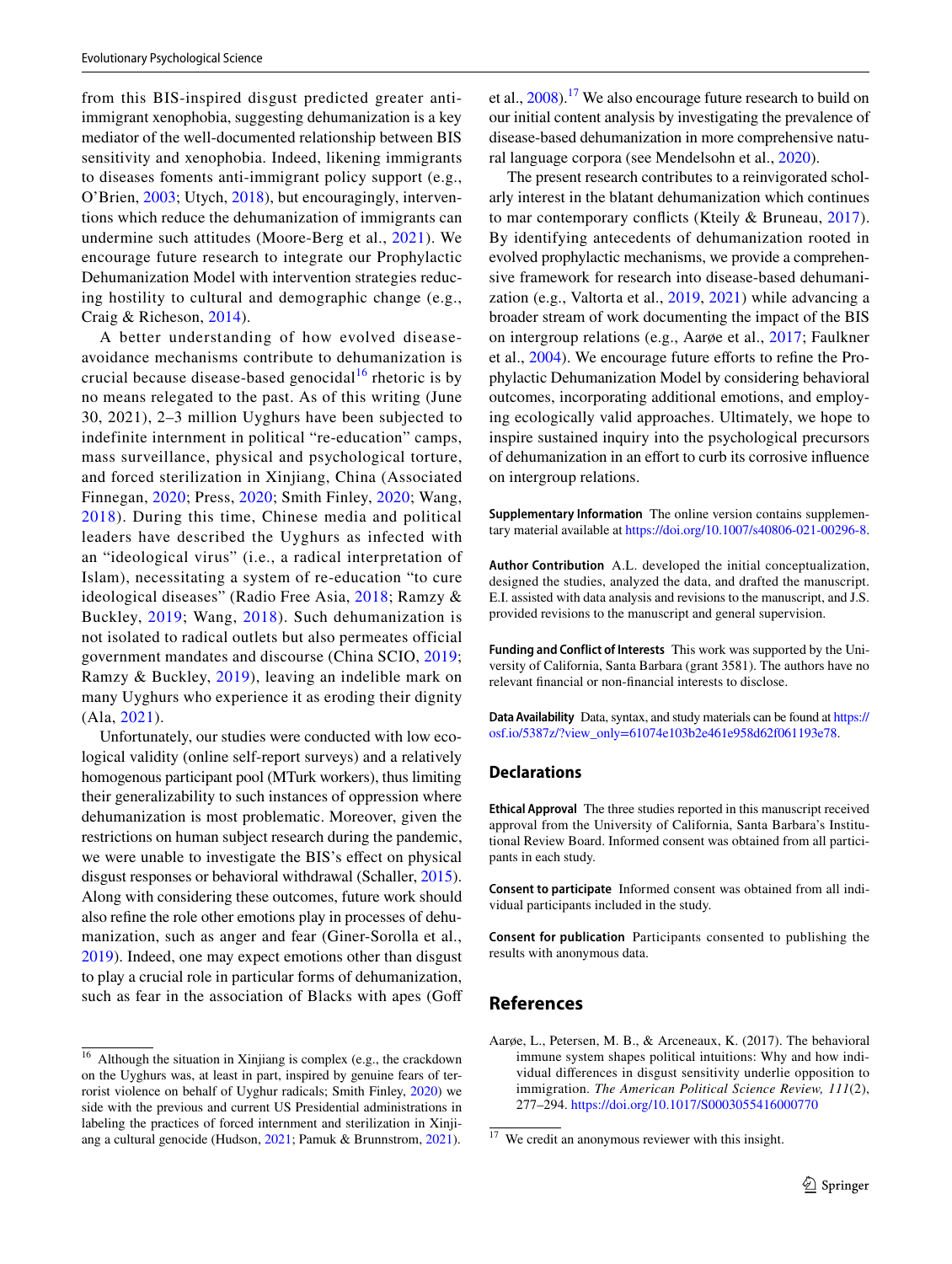- <span id="page-11-35"></span>Ala, M. (2021). *Worse than death: Refections on the Uyghur genocide*. Hamilton Books.
- <span id="page-11-20"></span>AMJC. (2020). *COVID-19 Roundup: Coronavirus Now a National Emergency, With Plans to Increase Testing*. [https://www.ajmc.](https://www.ajmc.com/view/covid19-roundup2) [com/view/covid19-roundup2](https://www.ajmc.com/view/covid19-roundup2)
- <span id="page-11-33"></span>Associated Press. (2020). *China cuts Uighur births with IUDs abortion sterilization*. [https://apnews.com/article/ap-top-news-international-news](https://apnews.com/article/ap-top-news-international-news-weekend-reads-china-health-269b3de1af34e17c1941a514f78d764c)[weekend-reads-china-health-269b3de1af34e17c1941a514f78d764c](https://apnews.com/article/ap-top-news-international-news-weekend-reads-china-health-269b3de1af34e17c1941a514f78d764c)
- <span id="page-11-8"></span>Bandura, A. (1999). Moral disengagement in the perpetration of inhumanities. *Personality and Social Psychology Review, 3*(3), 193– 209. [https://doi.org/10.1207/s15327957pspr0303\\_3](https://doi.org/10.1207/s15327957pspr0303_3)
- <span id="page-11-9"></span>Bandura, A., Underwood, B., & Fromson, M. E. (1975). Disinhibition of aggression through difusion of responsibility and dehumanization of victims. *Journal of Research in Personality, 9*(4), 253–269.
- <span id="page-11-26"></span>Bastian, B., Denson, T. F., & Haslam, N. (2013). The roles of dehumanization and moral outrage in retributive justice. *PLoS ONE, 8*(4), e61842.<https://doi.org/10.1371/journal.pone.0061842>
- <span id="page-11-2"></span>Brown, M., Keefer, L. A., Sacco, D. F., & Bermond, A. (2019). Is the cure a wall? Behavioral immune system responses to a disease metaphor for immigration. *Evolutionary Psychological Science, 5*(3), 343–356. <https://doi.org/10.1007/s40806-019-00191-3>
- <span id="page-11-29"></span>Bruneau, E., & Kteily, N. (2017). The enemy as animal: Symmetric dehumanization during asymmetric warfare. *PLoS ONE, 12*(7), e0181422.<https://doi.org/10.1371/journal.pone.0181422>
- <span id="page-11-10"></span>Buckels, E. E., & Trapnell, P. D. (2013). Disgust facilitates outgroup dehumanization. *Group Processes & Intergroup Relations, 16*(6), 771–780.<https://doi.org/10.1177/1368430212471738>
- <span id="page-11-19"></span>Bytwerk, R. L. (2012). *Bending spines: The propagandas of Nazi Germany and the German Democratic Republic*. MSU Press.
- <span id="page-11-34"></span>China SCIO. (2019). *Vocational education and training in Xinjiang*. [http://](http://www.scio.gov.cn/zfbps/32832/Document/1662020/1662020.htm) [www.scio.gov.cn/zfbps/32832/Document/1662020/1662020.htm](http://www.scio.gov.cn/zfbps/32832/Document/1662020/1662020.htm)
- <span id="page-11-7"></span>Choma, B. L., Hodson, G., & Costello, K. (2012). Intergroup disgust sensitivity as a predictor of islamophobia: The modulating efect of fear. *Journal of Experimental Social Psychology, 48*(2), 499– 506.<https://doi.org/10.1016/j.jesp.2011.10.014>
- <span id="page-11-5"></span>Choma, B. L., Haji, R., Hodson, G., & Hoffarth, M. (2016). Avoiding cultural contamination: Intergroup disgust sensitivity and religious identifcation as predictors of interfaith threat, faith-based policies, and islamophobia. *Personality and Individual Diferences, 95*, 50–55. <https://doi.org/10.1016/j.paid.2016.02.013>
- <span id="page-11-31"></span>Craig, M. A., & Richeson, J. A. (2014). More diverse yet less tolerant? How the increasingly diverse racial landscape afects white Americans' racial attitudes. *Personality and Social Psychology Bulletin, 40*(6), 750–761.<https://doi.org/10.1177/0146167214524993>
- <span id="page-11-24"></span>Croucher, S. M., Nguyen, T., & Rahmani, D. (2020). Prejudice toward Asian Americans in the COVID-19 pandemic: The effects of social media use in the United States. *Frontiers in Communication, 5*, 39.<https://doi.org/10.3389/fcomm.2020.00039>
- <span id="page-11-1"></span>Curtis, V., Aunger, R., & Rabie, T. (2004). Evidence that disgust evolved to protect from risk of disease. *Proceedings of the Royal Society of London Series b: Biological Sciences, 271*, S131–S133. <https://doi.org/10.1098/rsbl.2003.0144>
- <span id="page-11-0"></span>Curtis, V., De Barra, M., & Aunger, R. (2011). Disgust as an adaptive system for disease avoidance behaviour. *Philosophical Transactions of the Royal Society b: Biological Sciences, 366*(1563), 389–401.<https://doi.org/10.1098/rstb.2010.0117>
- <span id="page-11-12"></span>Dalsklev, M., & Kunst, J. R. (2015). The effect of disgust-eliciting media portrayals on outgroup dehumanization and support of deportation in a Norwegian sample. *International Journal of Intercultural Relations, 47*, 28–40. <https://doi.org/10.1016/j.ijintrel.2015.03.028>
- <span id="page-11-18"></span>Darling-Hammond, S., Michaels, E. K., Allen, A. M., Chae, D. H., Thomas, M. D., Nguyen, T. T., & Johnson, R. C. (2020). After "The China Virus" went viral: Racially charged coronavirus coverage and trends in bias against Asian Americans. *Health Education & Behavior*.<https://doi.org/10.1177/1090198120957949>
- <span id="page-11-4"></span>Diamond, J. (1997). *Guns germs and steel: The fates of human societies*. Vintage.
- <span id="page-11-6"></span>Duncan, L. A., Schaller, M., & Park, J. H. (2009). Perceived vulnerability to disease: Development and validation of a 15-item self-report instrument. *Personality and Individual Diferences, 47*(6), 541–546.<https://doi.org/10.1016/j.paid.2009.05.001>
- <span id="page-11-17"></span>Enock, F., Tipper, S., & Over, H. (2020). *No convincing evidence that outgroup members are dehumanised: Revisiting trait and emotion attribution in intergroup bias*. [https://psyarxiv.com/](https://psyarxiv.com/hm82y/) [hm82y/](https://psyarxiv.com/hm82y/)
- <span id="page-11-16"></span>Enock, F. E., Flavell, J. C., Tipper, S. P., & Over, H. (2021). No convincing evidence outgroups are denied uniquely human characteristics: Distinguishing intergroup preference from trait-based dehumanization. *Cognition, 212*, 104682. [https://doi.org/10.](https://doi.org/10.1016/j.cognition.2021.104682) [1016/j.cognition.2021.104682](https://doi.org/10.1016/j.cognition.2021.104682)
- <span id="page-11-28"></span>Esses, V. M., & Hamilton, L. K. (2021). Xenophobia and anti-immigrant attitudes in the time of COVID-19. *Group Processes & Intergroup Relations, 24*(2), 253–259. [https://doi.org/10.1177/](https://doi.org/10.1177/1368430220983470) [1368430220983470](https://doi.org/10.1177/1368430220983470)
- <span id="page-11-25"></span>Faul, F., Erdfelder, E., Lang, A. G., & Buchner, A. (2007). G\* Power 3: A fexible statistical power analysis program for the social, behavioral, and biomedical sciences. *Behavior Research Methods, 39*(2), 175–191.<https://doi.org/10.3758/BF03193146>
- <span id="page-11-3"></span>Faulkner, J., Schaller, M., Park, J. H., & Duncan, L. A. (2004). Evolved disease-avoidance mechanisms and contemporary xenophobic attitudes. *Group Processes & Intergroup Relations, 7*(4), 333–353. <https://doi.org/10.1177/1368430204046142>
- <span id="page-11-14"></span>Fincher, K. M., Kteily, N. S., & Bruneau, E. G. (2018). Our humanity contains multitudes: Dehumanization is more than overlooking mental capacities. *Proceedings of the National Academy of Sciences, 115*(15), E3329–E3330. [https://doi.org/10.1073/pnas.](https://doi.org/10.1073/pnas.1800359115) [1800359115](https://doi.org/10.1073/pnas.1800359115)
- <span id="page-11-32"></span>Finnegan, C. (2020). The Uyghur minority in China: A case study of cultural genocide, minority rights and the insufficiency of the International legal framework in preventing state-imposed extinction. *Laws, 9*(1), 1.<https://doi.org/10.3390/laws9010001>
- <span id="page-11-11"></span>Giner-Sorolla, R., Russell, P. S., Vazire, S., & Inbar, Y. (2019). Not just disgust: Fear and anger also relate to intergroup dehumanization. *Collabra: Psychology, 5*(1). <https://doi.org/10.1525/collabra.211>
- <span id="page-11-30"></span>Gof, P. A., Eberhardt, J. L., Williams, M. J., & Jackson, M. C. (2008). Not yet human: Implicit knowledge, historical dehumanization, and contemporary consequences. *Journal of Personality and Social Psychology, 94*(2), 292–306. [https://doi.org/10.1037/0022-](https://doi.org/10.1037/0022-3514.94.2.292) [3514.94.2.292](https://doi.org/10.1037/0022-3514.94.2.292)
- <span id="page-11-21"></span>Haddock, G., Zanna, M. P., & Esses, V. M. (1993). Assessing the structure of prejudicial attitudes: The case of attitudes toward homosexuals. *Journal of Personality and Social Psychology, 65*(6), 1105–1118.<https://doi.org/10.1037/0022-3514.65.6.1105>
- <span id="page-11-13"></span>Harris, L. T., & Fiske, S. T. (2011). Dehumanized perception: A psychological means to facilitate atrocities, torture, and genocide? *Zeitschrift Für Psychologie, 219*(3), 175–181. [https://doi.org/10.](https://doi.org/10.1027/2151-2604/a000065) [1027/2151-2604/a000065](https://doi.org/10.1027/2151-2604/a000065)
- <span id="page-11-27"></span>Haslam, N. (2006). Dehumanization: An integrative review. *Personality and Social Psychology Review, 10*(3), 252–264. [https://doi.org/10.](https://doi.org/10.1207/s15327957pspr1003_4) [1207/s15327957pspr1003\\_4](https://doi.org/10.1207/s15327957pspr1003_4)
- <span id="page-11-23"></span>Hayes, A. F. (2018). *Introduction to mediation moderation and conditional process analysis: A regression-based approach*. Guilford Press.
- <span id="page-11-22"></span>Ho, A. K., Sidanius, J., Kteily, N., Sheehy-Skeffington, J., Pratto, F. Henkel, K. E., Foels, R., & Stewart, A. L. (2015). The nature of social dominance orientation: Theorizing and measuring preferences for intergroup inequality using the new SDO7 scale. *Journal of Personality and Social Psychology, 109*(6), 1003–1028. [https://](https://doi.org/10.1037/pspi0000033) [doi.org/10.1037/pspi0000033](https://doi.org/10.1037/pspi0000033)
- <span id="page-11-15"></span>Hodson, G., & Costello, K. (2007). Interpersonal disgust, ideological orientations, and dehumanization as predictors of intergroup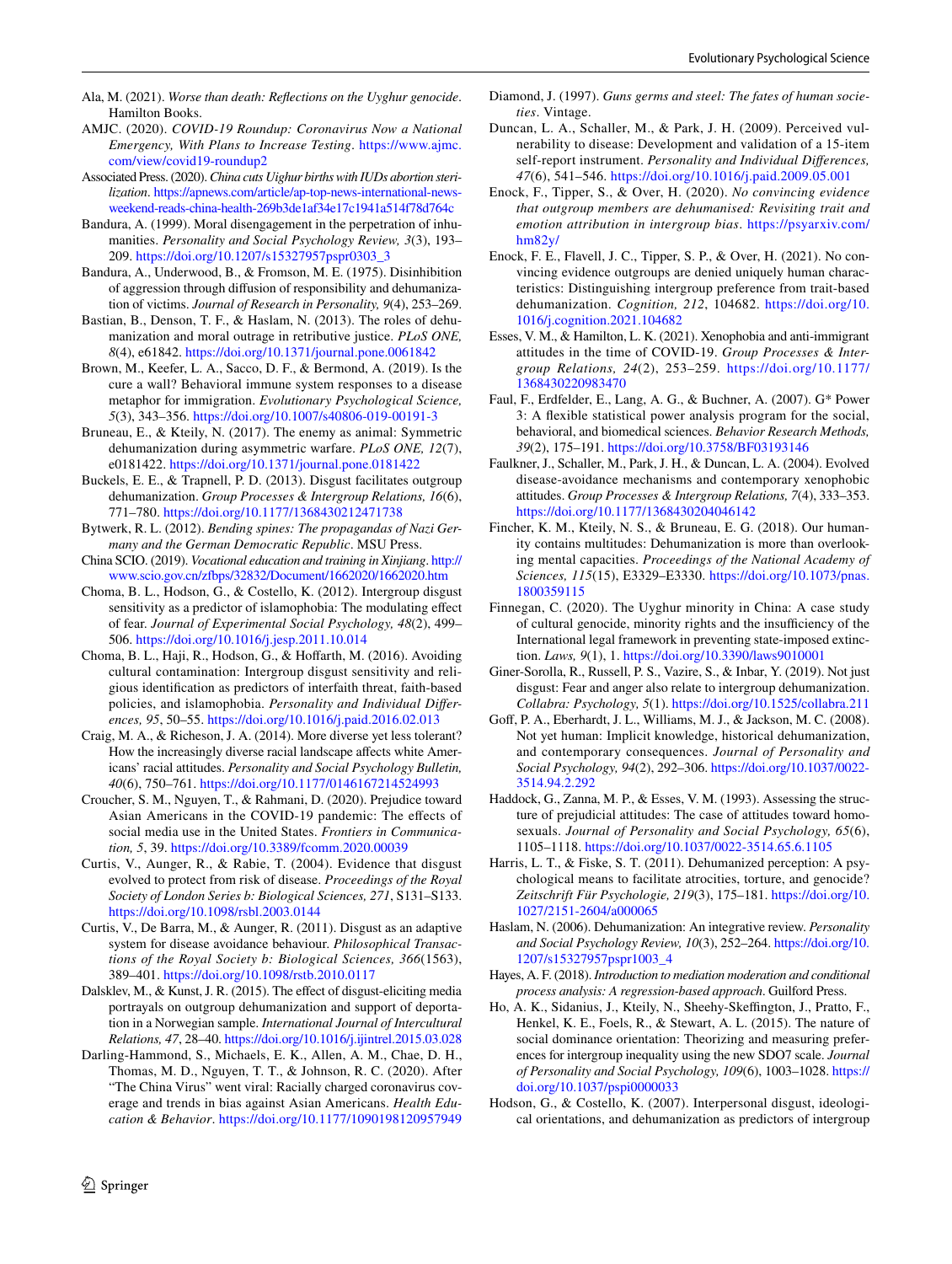attitudes. *Psychological Science, 18*(8), 691–698. [https://doi.org/](https://doi.org/10.1111/j.1467-9280.2007.01962.x) [10.1111/j.1467-9280.2007.01962.x](https://doi.org/10.1111/j.1467-9280.2007.01962.x)

- <span id="page-12-3"></span>Hodson, G., Choma, B. L., Boisvert, J., Hafer, C. L., MacInnis, C. C., & Costello, K. (2013). The role of intergroup disgust in predicting negative outgroup evaluations. *Journal of Experimental Social Psychology, 49*(2), 195–205. [https://doi.org/10.1016/j.jesp.2012.](https://doi.org/10.1016/j.jesp.2012.11.002) [11.002](https://doi.org/10.1016/j.jesp.2012.11.002)
- <span id="page-12-8"></span>Hodson, G., Kteily, N., & Hoffarth, M. (2014). Of filthy pigs and subhuman mongrels: Dehumanization, disgust, and intergroup prejudice. *TPM: Testing, Psychometrics, Methodology in Applied Psychology, 21*(3).
- <span id="page-12-30"></span>Hudson, J. (2021). In report, Biden administration formalizes genocide declaration in China. *The Seattle Times.* [https://www.seattletimes.](https://www.seattletimes.com/nation-world/in-report-biden-administration-formalizes-genocide-declaration-in-china/) [com/nation-world/in-report-biden-administration-formalizes](https://www.seattletimes.com/nation-world/in-report-biden-administration-formalizes-genocide-declaration-in-china/)[genocide-declaration-in-china/](https://www.seattletimes.com/nation-world/in-report-biden-administration-formalizes-genocide-declaration-in-china/)
- <span id="page-12-7"></span>Kteily, N. S., & Bruneau, E. (2017). Darker demons of our nature: The need to (re) focus attention on blatant forms of dehumanization. *Current Directions in Psychological Science, 26*(6), 487–494. <https://doi.org/10.1177/0963721417708230>
- <span id="page-12-5"></span>Kteily, N., Bruneau, E., Waytz, A., & Cotterill, S. (2015). The ascent of man: Theoretical and empirical evidence for blatant dehumanization. *Journal of Personality and Social Psychology, 109*(5), 901–931.<https://doi.org/10.1037/pspp0000048>
- <span id="page-12-21"></span>Kurzban, R., & Leary, M. R. (2001). Evolutionary origins of stigmatization: The functions of social exclusion. *Psychological Bulletin, 127*(2), 187–208.<https://doi.org/10.1037/0033-2909.127.2.187>
- <span id="page-12-20"></span>Landry, A. P., Ihm, E., & Schooler, J. W. (2021). Hated but still human: Metadehumanization leads to greater hostility than metaprejudice. *Group Processes & Intergroup Relations*, *1368430220979035*, 1–20.<https://doi.org/10.1177/1368430220979035>
- <span id="page-12-18"></span>Lang, J. (2010). Questioning dehumanization: Intersubjective dimensions of violence in the Nazi concentration and death camps. *Holocaust and Genocide Studies, 24*(2), 225–246. [https://doi.](https://doi.org/10.1093/hgs/dcq026) [org/10.1093/hgs/dcq026](https://doi.org/10.1093/hgs/dcq026)
- <span id="page-12-19"></span>Luft, A. (2019). Dehumanization and the normalization of violence: It's not what you think. *Social Science Research Council*. [https://](https://items.ssrc.org/insights/dehumanization-and-the-normalization-of-violence-its-not-what-you-think/) [items.ssrc.org/insights/dehumanization-and-the-normalization-of](https://items.ssrc.org/insights/dehumanization-and-the-normalization-of-violence-its-not-what-you-think/)[violence-its-not-what-you-think/](https://items.ssrc.org/insights/dehumanization-and-the-normalization-of-violence-its-not-what-you-think/)
- <span id="page-12-6"></span>Maoz, I., & McCauley, C. (2008). Threat, dehumanization, and support for retaliatory aggressive policies in asymmetric confict. *Journal of Confict Resolution, 52*(1), 93–116. [https://doi.org/10.1177/](https://doi.org/10.1177/0022002707308597) [0022002707308597](https://doi.org/10.1177/0022002707308597)
- <span id="page-12-17"></span>Markowitz, D. M., Shoots-Reinhard, B., Peters, E., Silverstein, M. C., Goodwin, R., & Bjälkebring, P. (2021). Dehumanization during the COVID-19 pandemic. *Frontiers in Psychology, 12*, 285. <https://doi.org/10.3389/fpsyg.2021.634543>
- <span id="page-12-29"></span>Mendelsohn, J., Tsvetkov, Y., & Jurafsky, D. (2020). A framework for the computational linguistic analysis of dehumanization. *Frontiers in Artifcial Intelligence, 3*, 55. [https://doi.org/10.3389/frai.](https://doi.org/10.3389/frai.2020.00055) [2020.00055](https://doi.org/10.3389/frai.2020.00055)
- <span id="page-12-25"></span>Moore-Berg, S. L., Hameiri, B., & Bruneau, E. G. (2021). Empathy,dehumanization, and misperceptions: A media intervention humanizes migrants andincreases empathy for their plight but only if misinformation about migrants isalso corrected. *Social Psychological and Personality Science*,19485506211012793. [https://](https://doi.org/10.1177/19485506211012793) [doi.org/10.1177/19485506211012793](https://doi.org/10.1177/19485506211012793)
- <span id="page-12-9"></span>Musolf, A. (2007). What role do metaphors play in racial prejudice? The function of antisemitic imagery in Hitler's Mein Kampf. *Patterns of Prejudice, 41*(1), 21–43. [https://doi.org/10.1080/00313](https://doi.org/10.1080/00313220601118744) [220601118744](https://doi.org/10.1080/00313220601118744)
- <span id="page-12-4"></span>Navarrete, C. D., Fessler, D. M., & Eng, S. J. (2007). Elevated ethnocentrism in the frst trimester of pregnancy. *Evolution and Human Behavior, 28*(1), 60–65. [https://doi.org/10.1016/j.evolhumbehav.](https://doi.org/10.1016/j.evolhumbehav.2006.06.002) [2006.06.002](https://doi.org/10.1016/j.evolhumbehav.2006.06.002)
- <span id="page-12-10"></span>Neilsen, R. S. (2015). 'Toxifcation' as a more precise early warning sign for genocide than dehumanization? An emerging research

agenda. *Genocide Studies and Prevention: An International Journal, 9*(1), 93–95.<https://doi.org/10.5038/1911-9933.9.1.1277>

- <span id="page-12-22"></span>Oaten, M., Stevenson, R. J., & Case, T. I. (2011). Disease avoidance as a functional basis for stigmatization. *Philosophical Transactions of the Royal Society b: Biological Sciences, 366*(1583), 3433–3452.<https://doi.org/10.1098/rstb.2011.0095>
- <span id="page-12-26"></span>O'Brien, G. V. (2003). Indigestible food, conquering hordes, and waste materials: Metaphors of immigrants and the early immigration restriction debate in the United States. *Metaphor and Symbol, 18*(1), 33–47. [https://doi.org/10.1207/S15327868MS1801\\_3](https://doi.org/10.1207/S15327868MS1801_3)
- <span id="page-12-24"></span>Olatunji, B. O., Williams, N. L., Tolin, D. F., Abramowitz, J. S., Sawchuk, C. N., Lohr, J. M., & Elwood, L. S. (2007). The Disgust Scale: Item analysis, factor structure, and suggestions for refnement. *Psychological Assessment, 19*(3), 281–297. [https://doi.org/10.1037/1040-](https://doi.org/10.1037/1040-3590.19.3.281) [3590.19.3.281](https://doi.org/10.1037/1040-3590.19.3.281)
- <span id="page-12-13"></span>Over, H. (2021). Seven challenges for the dehumanization hypothesis. *Perspectives on Psychological Science, 16*(1), 3–13. [https://doi.org/](https://doi.org/10.1177/1745691620902133) [10.1177/1745691620902133](https://doi.org/10.1177/1745691620902133)
- <span id="page-12-31"></span>Pamuk, H., & Brunnstrom, D. (2021). In parting shot, Trump administration accuses China of 'genocide' against Uighurs. *Reuters*. [https://](https://www.reuters.com/article/us-usa-china-genocide/in-parting-shot-trump-administration-accuses-china-of-genocide-against-uighurs-idUSKBN29O25F) [www.reuters.com/article/us-usa-china-genocide/in-parting-shot](https://www.reuters.com/article/us-usa-china-genocide/in-parting-shot-trump-administration-accuses-china-of-genocide-against-uighurs-idUSKBN29O25F)[trump-administration-accuses-china-of-genocide-against-uighurs](https://www.reuters.com/article/us-usa-china-genocide/in-parting-shot-trump-administration-accuses-china-of-genocide-against-uighurs-idUSKBN29O25F)[idUSKBN29O25F](https://www.reuters.com/article/us-usa-china-genocide/in-parting-shot-trump-administration-accuses-china-of-genocide-against-uighurs-idUSKBN29O25F)
- <span id="page-12-23"></span>Park, J. H., Schaller, M., & Crandall, C. S. (2007). Pathogen-avoidance mechanisms and the stigmatization of obese people. *Evolution and Human Behavior, 28*(6), 410–414. [https://doi.org/10.1016/j.](https://doi.org/10.1016/j.evolhumbehav.2007.05.008) [evolhumbehav.2007.05.008](https://doi.org/10.1016/j.evolhumbehav.2007.05.008)
- <span id="page-12-15"></span>Pratto, F., Sidanius, J., Stallworth, L. M., & Malle, B. F. (1994). Social dominance orientation: A personality variable predicting social and political attitudes. *Journal of Personality and Social Psychology, 67*(4), 741–763.<https://doi.org/10.1037/0022-3514.67.4.741>
- <span id="page-12-27"></span>Radio Free Asia. (2018). *Xinjiang political 're-education camps' treat Uyghurs 'infected by religious extremism': CCP Youth League*. [https://www.rfa.org/english/news/uyghur/infected-08082018173807.](https://www.rfa.org/english/news/uyghur/infected-08082018173807.html) [html](https://www.rfa.org/english/news/uyghur/infected-08082018173807.html)
- <span id="page-12-12"></span>Rai, T. S., Valdesolo, P., & Graham, J. (2017). Dehumanization increases instrumental violence, but not moral violence. *Proceedings of the National Academy of Sciences, 114*(32), 8511–8516. <https://doi.org/10.1073/pnas.1705238114>
- <span id="page-12-28"></span>Ramzy, A., & Buckley, C. (2019). 'Absolutely no mercy': Leaked fles expose how China organized mass detentions of Muslims. *The New York Times*. [https://www.nytimes.com/interactive/2019/11/](https://www.nytimes.com/interactive/2019/11/16/world/asia/china-xinjiang-documents.html) [16/world/asia/china-xinjiang-documents.html](https://www.nytimes.com/interactive/2019/11/16/world/asia/china-xinjiang-documents.html)
- <span id="page-12-16"></span>Ren, S. Y., Gao, R. D., & Chen, Y. L. (2020). Fear can be more harmful than the severe acute respiratory syndrome coronavirus 2 in controlling the corona virus disease 2019 epidemic. *World journal of clinical cases, 8*(4), 652–657.<https://doi.org/10.12998/wjcc.v8.i4.652>
- <span id="page-12-14"></span>Rozin, P., Haidt, J., & McCauley, C. R. (2008). Disgust. In M. Lewis, J. M. Haviland-Jones, & L. F. Barrett (Eds.), Handbook of emotions (pp. 757–776). The Guilford Press.
- <span id="page-12-1"></span>Ryan, S., Oaten, M., Stevenson, R. J., & Case, T. I. (2012). Facial disfgurement is treated like an infectious disease. *Evolution and Human Behavior, 33*(6), 639–646. [https://doi.org/10.1016/j.evolhumbehav.](https://doi.org/10.1016/j.evolhumbehav.2012.04.001) [2012.04.001](https://doi.org/10.1016/j.evolhumbehav.2012.04.001)
- <span id="page-12-11"></span>Savage, R. (2007). "Disease incarnate": Biopolitical discourse and genocidal dehumanisation in the age of modernity. *Journal of Historical Sociology, 20*(3), 404–440. [https://doi.org/10.1111/j.](https://doi.org/10.1111/j.1467-6443.2007.00315.x) [1467-6443.2007.00315.x](https://doi.org/10.1111/j.1467-6443.2007.00315.x)
- <span id="page-12-0"></span>Schaller, M. (2015). The behavioral immune system. *The handbook ofevolutionary psychology*, 1-19. [https://doi.org/10.1002/](https://doi.org/10.1002/9781119125563.evpsych107) [9781119125563.evpsych107](https://doi.org/10.1002/9781119125563.evpsych107)
- <span id="page-12-2"></span>Schaller, M., & Duncan, L. A. (2007). *The behavioral immune system: Its evolution and social psychological implications*. In J. P. Forgas, M. G. Haselton, & W. von Hippel (Eds.), *Evolution and the social mind: Evolutionary psychology and social cognition* (p. 293–307). Routledge/Taylor & Francis Group.